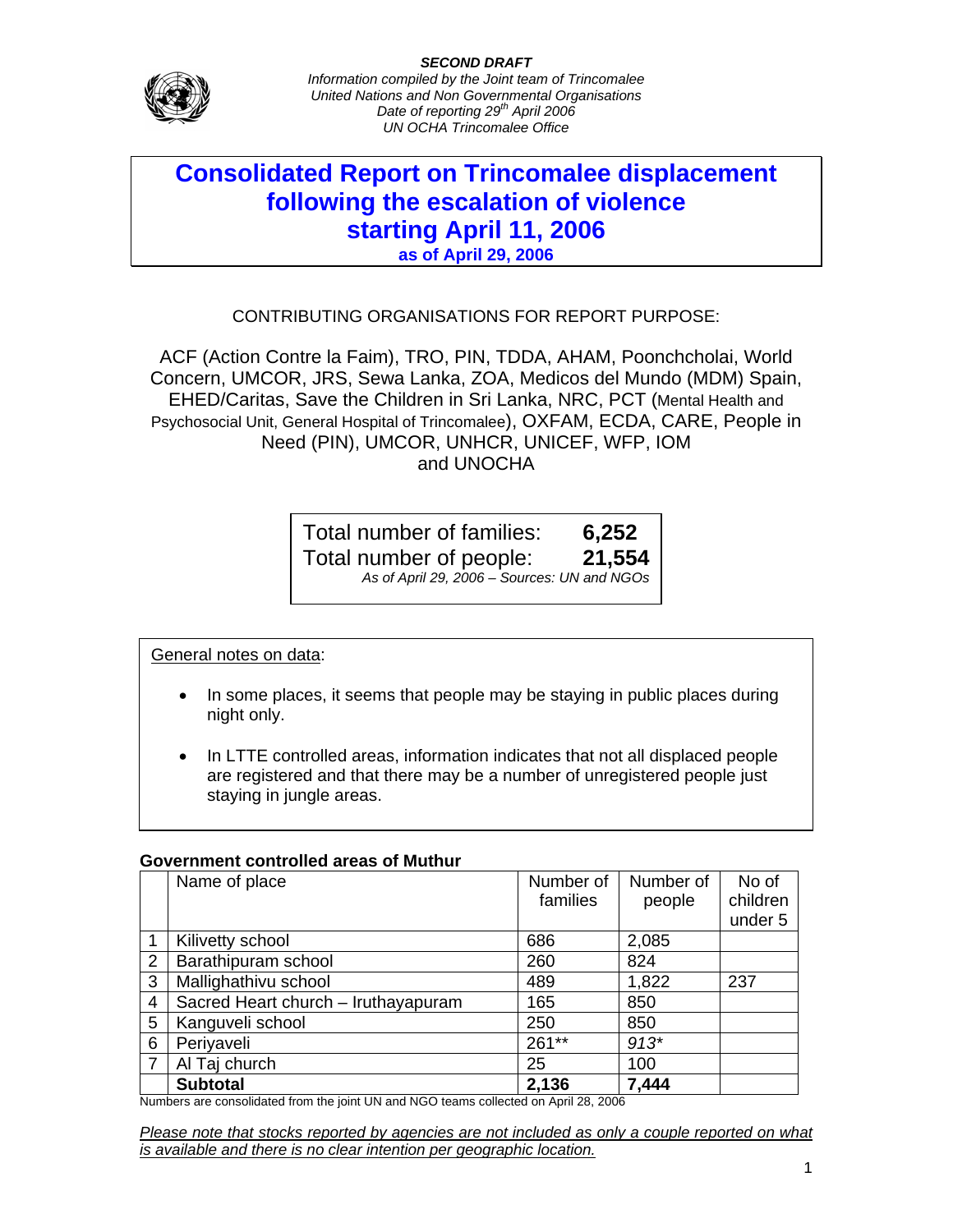

*Information compiled by the Joint team of Trincomalee United Nations and Non Governmental Organisations Date of reporting 29th April 2006 UN OCHA Trincomalee Office*

\* Numbers in italics indicates that no concrete figures have been given, but the number of families has been multiplied by the coefficient 3.5 used by UNHCR.

\*\* Number indicates registered families. It has been noted that only about 75 families were there during day. The remaining could be night displacement only. It needs further verification.

## **LTTE controlled areas of Muthur**

|    | Name of place                      | Number of | Number of | No of    |
|----|------------------------------------|-----------|-----------|----------|
|    |                                    | families  | people    | children |
|    |                                    |           |           | under 5  |
|    | Pattalipuram                       | 1,947*    | 6,584     |          |
| 2  | <b>Nallor</b>                      | 189*      | 663       |          |
| -3 | Unknown number scattered – not yet |           |           |          |
|    | registered                         |           |           |          |
|    | <b>Subtotal</b>                    | 2,136     | 7,247     |          |

Numbers are consolidated from the joint UN and NGO teams collected on April 28, 2006

\* Numbers for both Pattalipuram and Nalloor reflect number of displaced people that has registered in that area.

#### **Eachilampattai**

|   | Name of place              | Number of | Number of | No of    |
|---|----------------------------|-----------|-----------|----------|
|   |                            | families  | people    | children |
|   |                            |           |           | under 5  |
|   | Verugal                    | 40        | 120       |          |
| 2 | Ilankathurai Mughattuwaram | 484       | 1,694     |          |
| 3 | Mawadichenai               | $22*$     | $77***$   |          |
| 4 | Punniyadi                  | 200*      | 600       |          |
| 5 | Valaithottam               | 40        | 40        |          |
| 6 | Kalladi                    | 60        | 180       |          |
|   | <b>Subtotal</b>            | 846       | 2,711     |          |

Numbers are consolidated from the joint UN and NGO teams collected on April 28, 2006

\* In Mawadichenai the reported number of people are staying with host families, and in Punniyady 170 are with host families and 30 in a school.

\*\* Numbers in italics indicate that no concrete figures have been given, but the number of families have been multiplied by the coefficient 3.5 used by UNHCR.

|   | Name of place                         | Number of | Number of | No of    |
|---|---------------------------------------|-----------|-----------|----------|
|   |                                       | families  | people    | children |
|   |                                       |           |           | under 5  |
|   | Bharathi Tamil M.V. - Varothayanagar  | 175       | 628       |          |
| 2 | Kalaimahal Tamil M.V. - Anbuvelipuram | 92        | 337       |          |
| 3 | Four Square Church - Anbuvelipuram    | 128       | 460       |          |
| 4 | Saraswathi M.V. - Kappalthurai        | 365       | 1,315     |          |
| 5 | Vellaimanal                           | 27        | 92        |          |

### **Town and Gravets**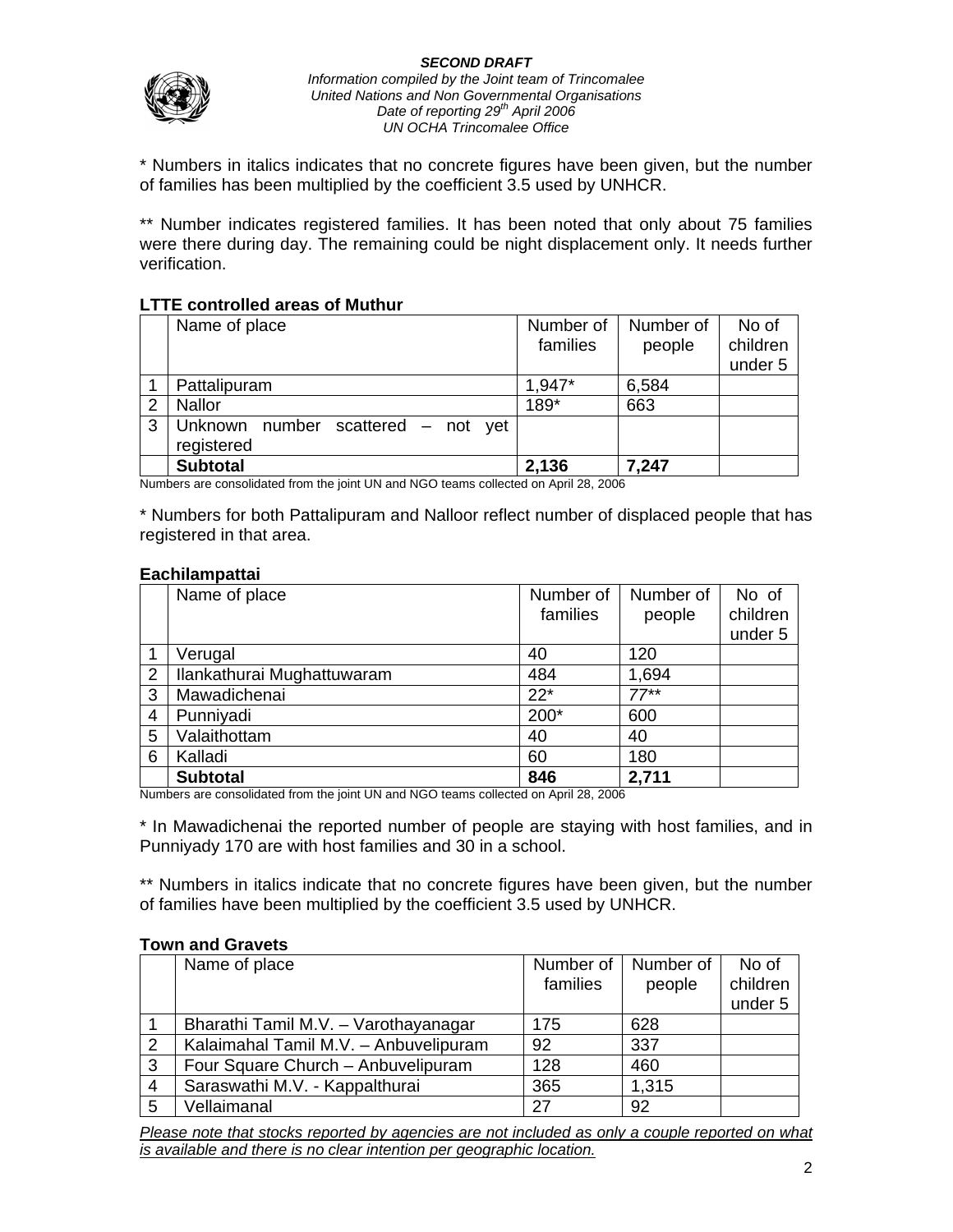

*Information compiled by the Joint team of Trincomalee United Nations and Non Governmental Organisations Date of reporting 29th April 2006 UN OCHA Trincomalee Office*

| 6  | <b>Paddy Marketing Board</b>           |       | 30    |
|----|----------------------------------------|-------|-------|
|    | Selvanayagapuram School                | 166   | 550   |
| 8  | Our Lady of Lourd's Church, Palaiyuttu | 55    | 209   |
| 9  | <b>IGL</b> church                      | 38    | 175   |
| 10 | St Anthony's church                    | 81    | 356   |
|    | <b>Subtotal</b>                        | 1,134 | 4,152 |

All numbers are from UNHCR dated as of April 28, 2006

# **Background information**

Over the past few weeks, Trincomalee has seen an escalating level of violence. This violence has resulted in loss of lives, damage to houses and property and thousands of people being displaced. The displacement has been caused by two "categories" of violence: on the one hand bomb and explosion attacks resulting in mobs and communal attacks and killings and on the other hand the military operation launched by the security forces targeting LTTE controlled areas. Compounded, these sequences of violence have resulted in a currently assessed displacement of roughly 6,250 families equalling 21,500 people.

The displacement in Town and Gravets and government controlled areas of Muthur was caused nearly exclusively by the violence before the military operation. The displacement in LTTE controlled areas (LTTE controlled areas of Muthur and Echilampattai) was a direct cause of the military operations. It is however most likely that the overall situation of prevailing insecurity over the past few weeks will have a direct impact on the eventual return of the displaced families, wherever they are and whatever the immediate cause for their displacement was.

Many people have been killed and injured in the past weeks' violence. While there are no official records, the reports following the explosion at the vegetable market and the ensuing violence reported 19 dead and at least 45 injured. Those numbers do not include the number of soldiers killed in the various claymore attacks, nor does in include number of people that were killed in the ensuing communal violence. The reported number people killed and injured due to the military operations against LTTE controlled areas are 16 killed and 27 injured.

**FOOD:** There is an immediate need for food in most areas. Supplies are not available and people's livelihood opportunities have been curtailed.

**WATER AND SANITATION:** Safe drinking water and proper sanitation facilities are immediate needs in most locations of displacement.

**LIVELIHOOD AND FOOD:** Livelihood opportunities have been affected not only for displaced populations, but for many people not necessarily being directly displaced. Fear of entering neighbouring communities with whom there has been clashes and killing or the fear of going to the sea following the air shelling and bombing has been reported.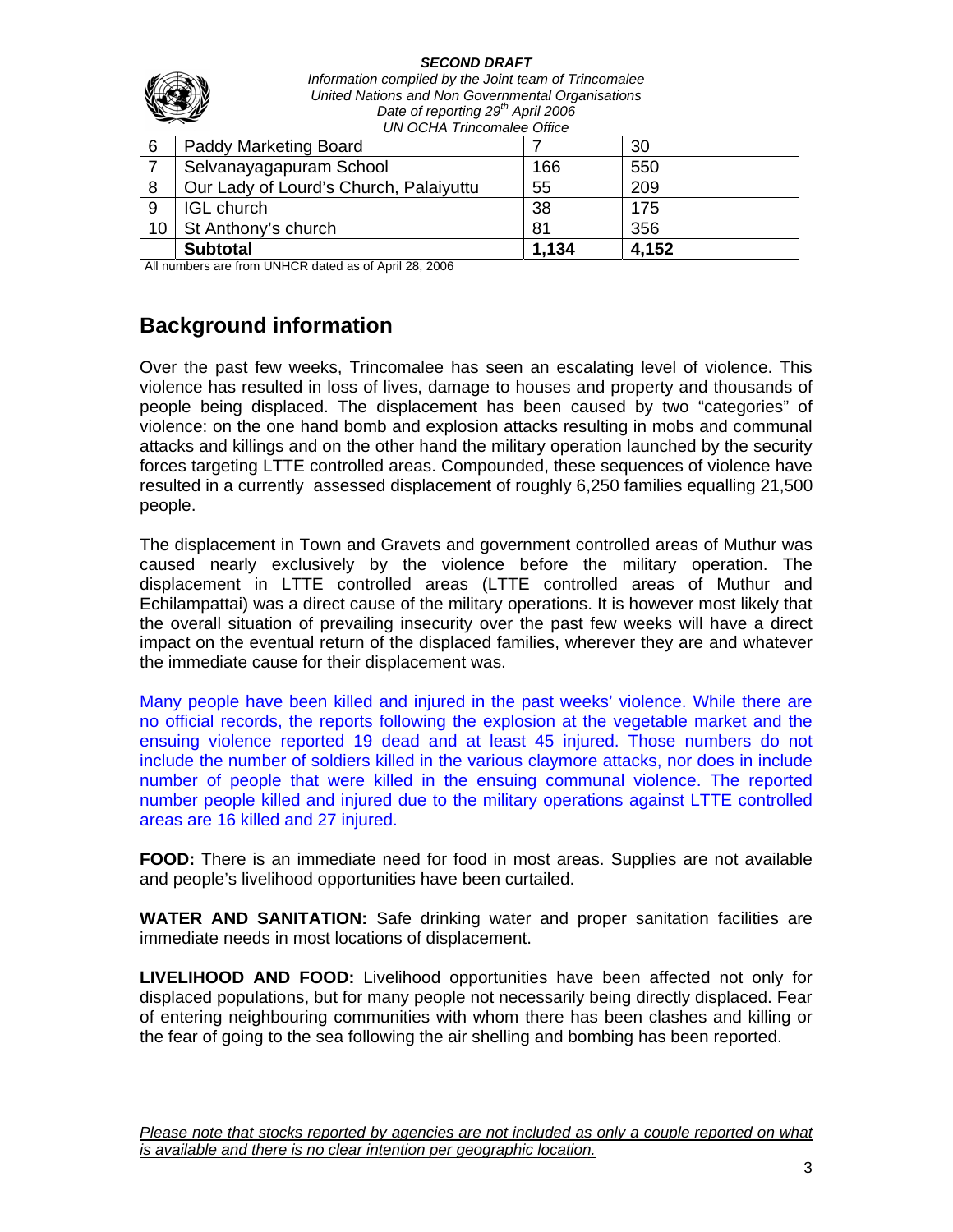

#### *Information compiled by the Joint team of Trincomalee United Nations and Non Governmental Organisations*  Date of reporting 29<sup>th</sup> April 2006 *UN OCHA Trincomalee Office*

**HEALTH:** Access to health services is adversely affected due to either lack of staffing (health staff do not report to work due to fear), lack of transport, and fear of having to pass neighbouring communities to reach the health facilities.

**EDUCATION:** Two schools in LTTE controlled area were partly destroyed by the military operation. While the second school term technically started on April 24, many schools remain closed. Most of the public displacement is hosted in schools. In addition, a large number of teachers have not reported to their schools out of fear.

**SHELTER:** While many people are in need of emergency shelter due to the displacement, the number of people in Town and Gravets who have lost their houses is estimated between 40 – 50. For Muthur, the number of families that have lost their houses need to be assessed in more detail,

**RESPONSE:** Teams Humanitarian organisations (UN, INGOs and NGOs) have assessed the situation and started to deliver assistance. As a result, food, plastic sheeting, water supply, purification tablets, and non food relief items have started to reach the displaced people.

**HUMANITARIAN ACCESS:** There were initial problems to bring humanitarian relief items into LTTE controlled areas. The General Officer Commanding has however ensured that humanitarian assistance should be given permission without restrictions, as long as the organisations provide a list of transported items to the checkpoints.

# **CONDITIONS FOR RETURN AS EXPRESSED BY DISPLACED PEOPLE:**

- People are secured that violence will stop on all levels
- Establishing of Geneva talks and positive results
- Opportunities to restore livelihood are restored
- Provided houses are still there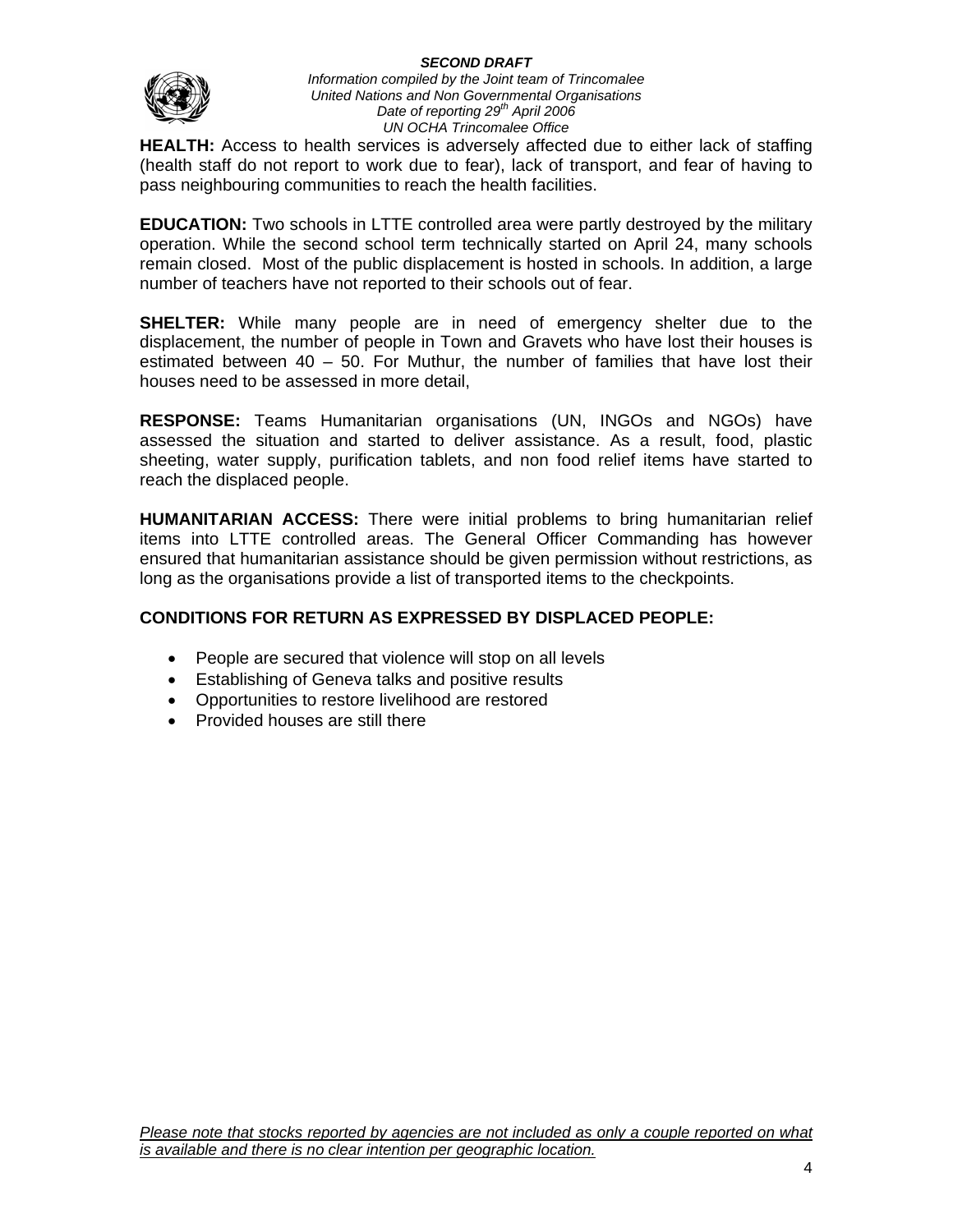

*Information compiled by the Joint team of Trincomalee United Nations and Non Governmental Organisations Date of reporting 29th April 2006 UN OCHA Trincomalee Office*

# **Government controlled areas of Muthur**

# **Locations of Displacement and Population figures**

|                | Name of place                       | <b>Number</b> | <b>Number</b> | No of   |
|----------------|-------------------------------------|---------------|---------------|---------|
|                |                                     | οf            | of people     | childre |
|                |                                     | families      |               | n       |
|                |                                     |               |               | under   |
|                |                                     |               |               | 5       |
| 1              | Kilivetty school                    | 686           | 2,085         |         |
| 2              | Barathipuram school                 | 260           | 824           |         |
| 3              | Mallighathivu school                | 489           | 1,822         | 237     |
| $\overline{4}$ | Sacred Heart church - Iruthayapuram | 165           | 850           |         |
| 5              | Kanguveli school                    | 250           | 850           |         |
| 6              | Periyaveli                          | 261**         | $913*$        |         |
| $\overline{7}$ | Al Taj church                       | 25            | 100           |         |
|                | <b>Subtotal</b>                     | 2,136         | 7,444         |         |

Numbers are consolidated from the joint UN and NGO teams collected on April 28, 2006

\* Numbers in italics indicates that no concrete figures have been given, but the number of families has been multiplied by the coefficient 3.5 used by UNHCR.

\*\* Number indicates registered families. It has been noted that only about 75 families were there during day. The remaining could be night displacement only. It needs further verification.

# **1. Kilivetty School (2085 people)**

**Population** breakdown of people displaced in Kilivetty school are as followed:

| <b>Place of Origin</b> | <b>Families</b> | <b>Persons</b> |
|------------------------|-----------------|----------------|
| RB4                    | 420             | 1256           |
| Thanganagar            | 15              | 39             |
| Kilivetty              | 172             | 582            |
| Kumarapuram            | 48              | 108            |
| Menkamam               | 2               |                |
| Bharathipuram          | 24              | 82             |
| Kanguveli              | 5               | 11             |
| Total                  | 686             | 2085           |

# **Sector based information and needs**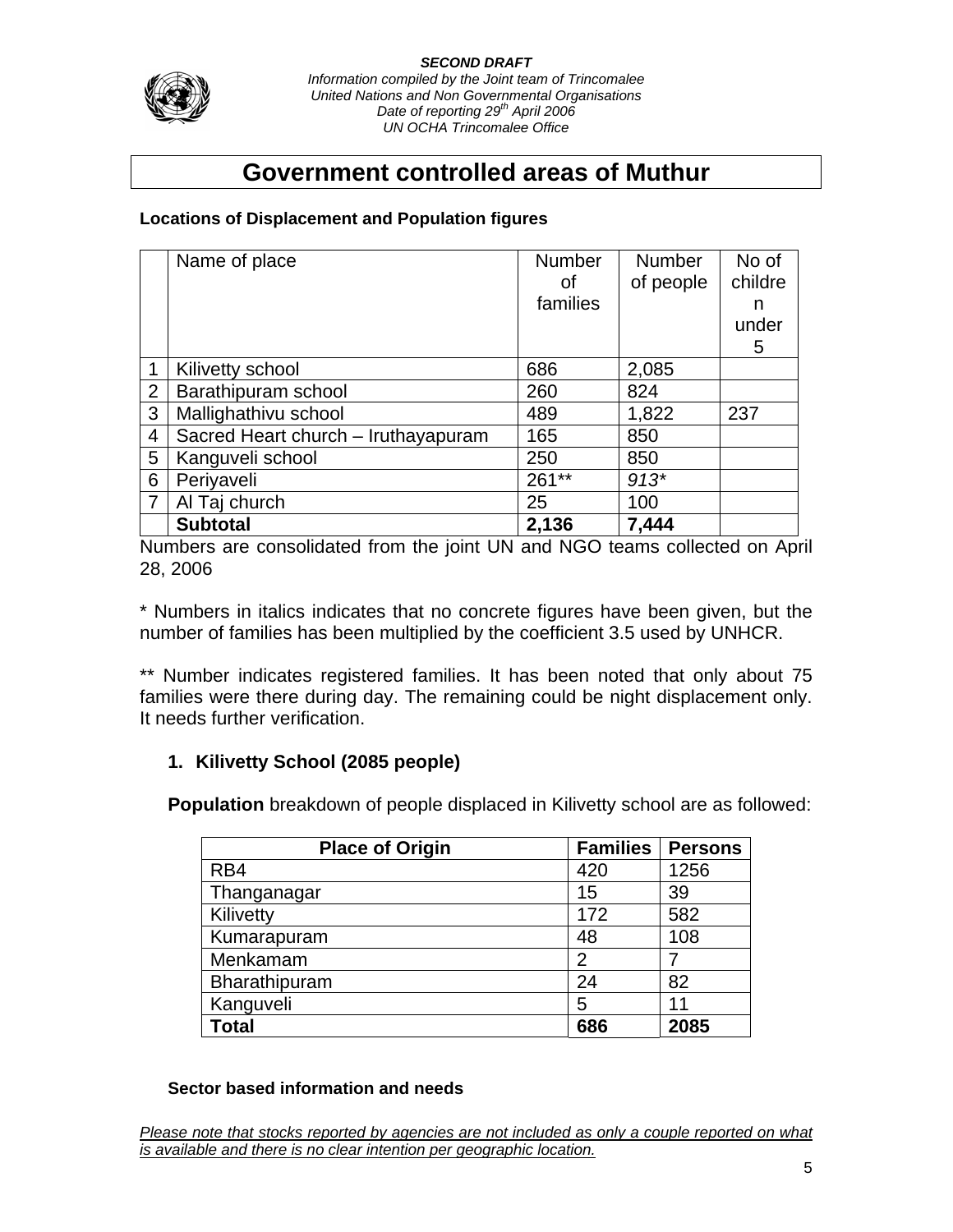

*Information compiled by the Joint team of Trincomalee United Nations and Non Governmental Organisations Date of reporting 29th April 2006 UN OCHA Trincomalee Office*

| <b>ASSISTANCE NEEDED</b>   |                 |                |                    |                           |                  |
|----------------------------|-----------------|----------------|--------------------|---------------------------|------------------|
| <b>Shelter/NFRI</b>        | <b>Clothing</b> | Food           | Watsan             | <b>Health</b>             | <b>Education</b> |
| 200 fam staying            | Clothes         | Food has       | One well           | Kilivetty                 | School is not    |
| under trees                | needed for      | been           | available.         | hospital                  | functioning.     |
| inside the                 | those who       | provided, but  | 25 feet            | closed.                   | Neither are      |
| school. Shelter            | fled from       | not regularly  | deep. Not          | Access to                 | nearby           |
| needed.                    | far.            | and not        | sufficient for     | medical care              | schools from     |
|                            |                 | sufficient.    | drinking           | limited.                  | where            |
|                            |                 |                | purposes.          | <b>Nearest</b>            | students are     |
|                            |                 |                |                    | hospital in<br>Serunuwara | coming.          |
|                            |                 |                |                    | is, but people            |                  |
|                            |                 |                |                    | fear due to               |                  |
|                            |                 |                |                    | being in                  |                  |
|                            |                 |                |                    | Sinhala area.             |                  |
|                            |                 | Individual     | 8 toilets          |                           | Need to find     |
|                            |                 | family         | available. 6       |                           | ways to          |
|                            |                 | cooking.       | are                |                           | reopen           |
|                            |                 |                | functional.        |                           | schools.         |
|                            |                 |                | Pits are           |                           |                  |
|                            |                 |                | small. Will        |                           |                  |
|                            |                 |                | need to be         |                           |                  |
|                            |                 |                | emptied<br>often.  |                           |                  |
|                            |                 | Fire wood      | Jerry cans         |                           | Uniform and      |
|                            |                 | needed.        | and                |                           | school           |
|                            |                 |                | buckets.           |                           | material.        |
|                            |                 |                | Additional         |                           |                  |
|                            |                 |                | water              |                           |                  |
|                            |                 |                | storage.           |                           |                  |
|                            |                 |                | Gully              |                           |                  |
|                            |                 |                | suckers            |                           |                  |
| <b>ASSISTANCE PROVIDED</b> |                 |                |                    |                           |                  |
| <b>Shelter/NFRI</b>        | Clothing        | Food           | Watsan             | <b>Health</b>             | <b>Education</b> |
| <b>UNHCR: 40</b>           |                 | Sarvodaya is   | ACF: water         |                           |                  |
| tarpauline                 |                 | taking over    | tanks (5m3         |                           |                  |
| sheets                     |                 | responsibility | and $1m3$ )        |                           |                  |
|                            |                 | for food until |                    |                           |                  |
|                            |                 | government     |                    |                           |                  |
|                            |                 | rations take   |                    |                           |                  |
|                            |                 | over.          |                    |                           |                  |
|                            |                 |                | Water              |                           |                  |
|                            |                 |                | trucking           |                           |                  |
|                            |                 |                | <b>Toilet kits</b> |                           |                  |

# **2. Barathipuram school**

| <b>ASSISTANCE NEEDED</b> |                 |      |             |               |                  |  |  |
|--------------------------|-----------------|------|-------------|---------------|------------------|--|--|
| <b>Shelter/NFRI</b>      | <b>Clothing</b> | Food | Watsan      | <b>Health</b> | <b>Education</b> |  |  |
| Fire wood                |                 | YES  | common      |               |                  |  |  |
|                          |                 |      | toilet only |               |                  |  |  |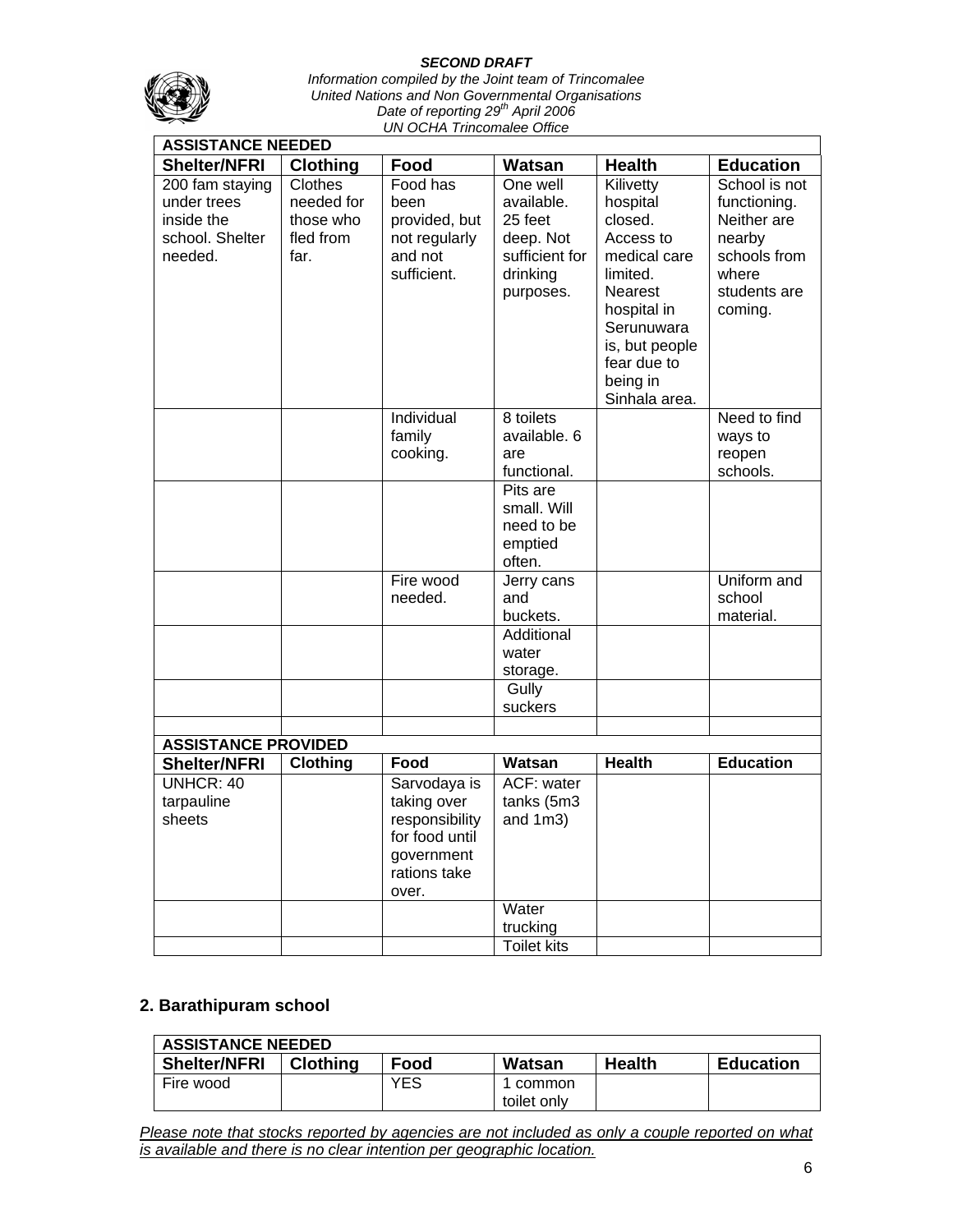

| Common<br>cooking not<br>parctised |                            |      |        |               |                  |  |  |
|------------------------------------|----------------------------|------|--------|---------------|------------------|--|--|
|                                    |                            |      |        |               |                  |  |  |
|                                    |                            |      |        |               |                  |  |  |
|                                    | <b>ASSISTANCE PROVIDED</b> |      |        |               |                  |  |  |
| <b>Shelter/NFRI</b>                | <b>Clothing</b>            | Food | Watsan | <b>Health</b> | <b>Education</b> |  |  |
|                                    |                            |      |        |               |                  |  |  |

# **3. Mallighathivu school**

| <b>ASSISTANCE NEEDED</b>                                                                        |                 |               |                                                                                                          |                                                                                                 |                                                |
|-------------------------------------------------------------------------------------------------|-----------------|---------------|----------------------------------------------------------------------------------------------------------|-------------------------------------------------------------------------------------------------|------------------------------------------------|
| <b>Shelter/NFRI</b>                                                                             | Clothing        | Food          | Watsan                                                                                                   | <b>Health</b>                                                                                   | <b>Education</b>                               |
| 40% of the<br>people lost their<br>clothes                                                      |                 | <b>URGENT</b> | Water<br>supply<br>trucking and<br>bowsering<br>needed.<br>Only 1 tank<br>of water of<br>5 <sub>m3</sub> | Health<br>assessment<br>needed as<br>some<br>complaints of<br>illness, ANC<br>& WBC<br>clinics. | School<br>uniforms and<br>learning<br>material |
| Common<br>cooking not<br>practiced.<br>Needs to be<br>looked at with<br>appropriate<br>material |                 |               | 1 well with<br>water (not<br>drinkable)<br>used for<br>washing<br>and bathing                            |                                                                                                 |                                                |
| Fire wood<br>needed                                                                             |                 |               | 2 toilets<br>available<br>but are full.<br>Gully<br>sucker<br>needed.                                    |                                                                                                 |                                                |
| Jerry cans and<br>buckets                                                                       |                 |               | Partitioning<br>of toilets<br>needed                                                                     |                                                                                                 |                                                |
|                                                                                                 |                 |               |                                                                                                          |                                                                                                 |                                                |
| <b>ASSISTANCE PROVIDED</b>                                                                      |                 |               |                                                                                                          |                                                                                                 |                                                |
| <b>Shelter/NFRI</b>                                                                             | <b>Clothing</b> | Food          | Watsan                                                                                                   | <b>Health</b>                                                                                   | <b>Education</b>                               |
|                                                                                                 |                 |               |                                                                                                          |                                                                                                 |                                                |

# **4. Sacred Heart church – Iruthayapuram**

| <b>ASSISTANCE NEEDED</b> |                 |               |             |               |                  |  |  |
|--------------------------|-----------------|---------------|-------------|---------------|------------------|--|--|
| <b>Shelter/NFRI</b>      | <b>Clothing</b> | Food          | Watsan      | <b>Health</b> | <b>Education</b> |  |  |
| Fire wood for            |                 | <b>URGENT</b> | well        | Health        | School           |  |  |
| $\cosh( \ln 9 +$         |                 |               | needs to be | assessment    | uniforms and     |  |  |
| common                   |                 |               | cleaned.    | needed as     | learning         |  |  |
| cooking pots             |                 |               | Water not   | some          | material         |  |  |
| and ustensils            |                 |               | drinkable,  | complaints of |                  |  |  |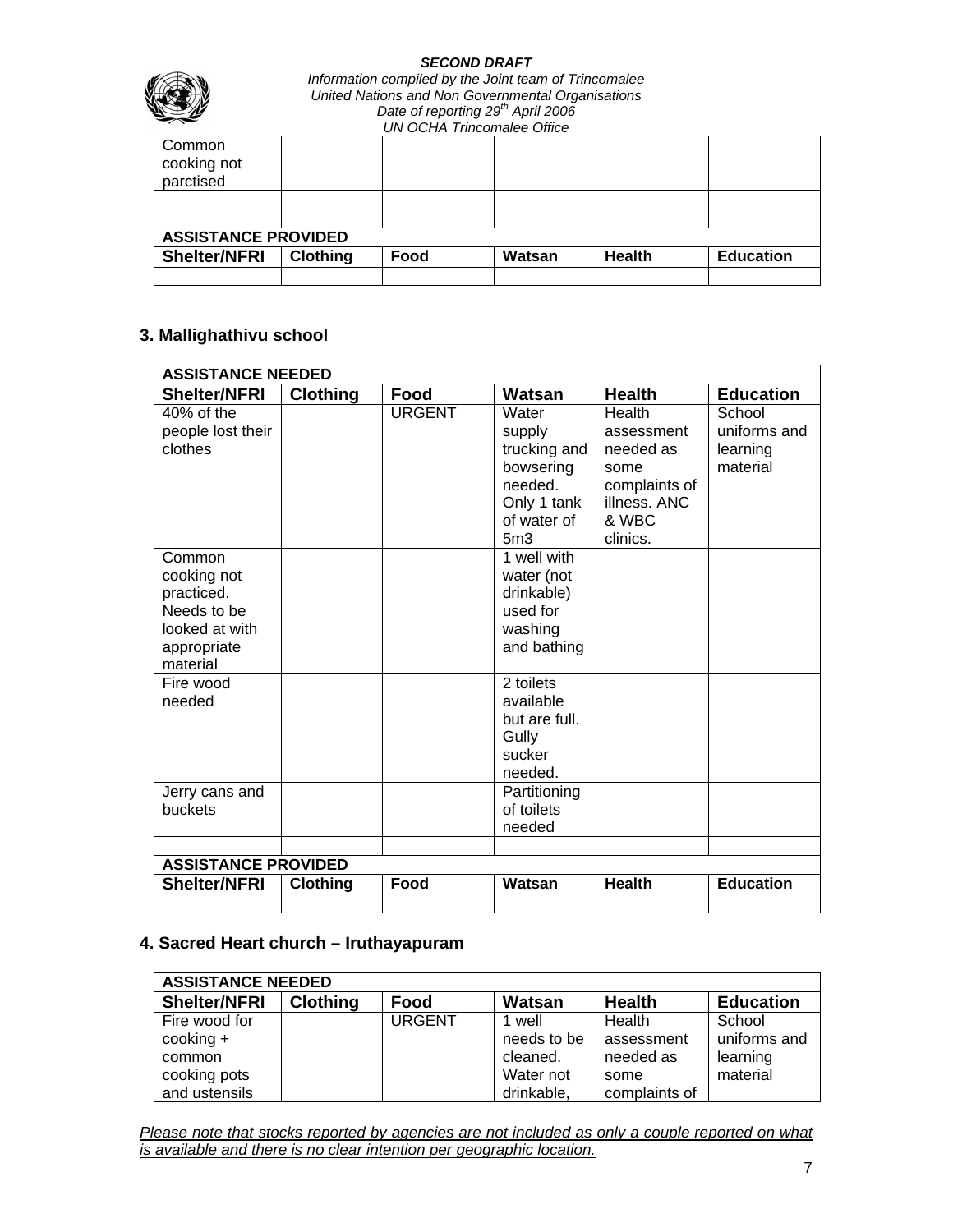

*Information compiled by the Joint team of Trincomalee United Nations and Non Governmental Organisations Date of reporting 29th April 2006 UN OCHA Trincomalee Office*

|                            |                 |      | purification<br>tablets | illness. ANC<br>& WBC |                  |
|----------------------------|-----------------|------|-------------------------|-----------------------|------------------|
|                            |                 |      |                         |                       |                  |
|                            |                 |      | needed                  | clinics.              |                  |
| Church not                 |                 |      | Emergency               |                       |                  |
| willing to keep            |                 |      | <b>latrines</b>         |                       |                  |
| people in.                 |                 |      | needed as               |                       |                  |
| Sheltering                 |                 |      | only one is             |                       |                  |
| activities should          |                 |      | available               |                       |                  |
| be looked at if            |                 |      |                         |                       |                  |
| no return to               |                 |      |                         |                       |                  |
| original location          |                 |      |                         |                       |                  |
| Jerry cans and             |                 |      |                         |                       |                  |
| buckets                    |                 |      |                         |                       |                  |
|                            |                 |      |                         |                       |                  |
| <b>ASSISTANCE PROVIDED</b> |                 |      |                         |                       |                  |
| <b>Shelter/NFRI</b>        | <b>Clothing</b> | Food | Watsan                  | <b>Health</b>         | <b>Education</b> |
|                            |                 |      |                         |                       |                  |

# **5. Kanguveli school**

| <b>ASSISTANCE NEEDED</b> |                            |      |        |               |                  |  |
|--------------------------|----------------------------|------|--------|---------------|------------------|--|
| <b>Shelter/NFRI</b>      | <b>Clothing</b>            | Food | Watsan | <b>Health</b> | <b>Education</b> |  |
|                          |                            |      |        |               |                  |  |
|                          |                            |      |        |               |                  |  |
|                          | <b>ASSISTANCE PROVIDED</b> |      |        |               |                  |  |
| <b>Shelter/NFRI</b>      | <b>Clothing</b>            | Food | Watsan | Health        | <b>Education</b> |  |
|                          |                            |      |        |               |                  |  |

#### **6. Periyaveli**

| <b>ASSISTANCE NEEDED</b> |                            |      |        |               |                  |  |  |
|--------------------------|----------------------------|------|--------|---------------|------------------|--|--|
| <b>Shelter/NFRI</b>      | <b>Clothing</b>            | Food | Watsan | <b>Health</b> | <b>Education</b> |  |  |
|                          |                            |      |        |               |                  |  |  |
|                          | <b>ASSISTANCE PROVIDED</b> |      |        |               |                  |  |  |
| <b>Shelter/NFRI</b>      | <b>Clothing</b>            | Food | Watsan | <b>Health</b> | <b>Education</b> |  |  |
|                          |                            |      |        |               |                  |  |  |

#### **7. Al Taj church**

| <b>ASSISTANCE NEEDED</b> |                 |      |                                                                                        |               |                  |  |
|--------------------------|-----------------|------|----------------------------------------------------------------------------------------|---------------|------------------|--|
| <b>Shelter/NFRI</b>      | <b>Clothing</b> | Food | Watsan                                                                                 | <b>Health</b> | <b>Education</b> |  |
| Jerry cans               |                 |      | Water<br>supply not<br>available in<br>school.<br>Needs to be<br>collected<br>outside. |               |                  |  |
| <b>Buckets</b>           |                 |      | 4 toilets<br>under<br>construction.<br>Need to                                         |               |                  |  |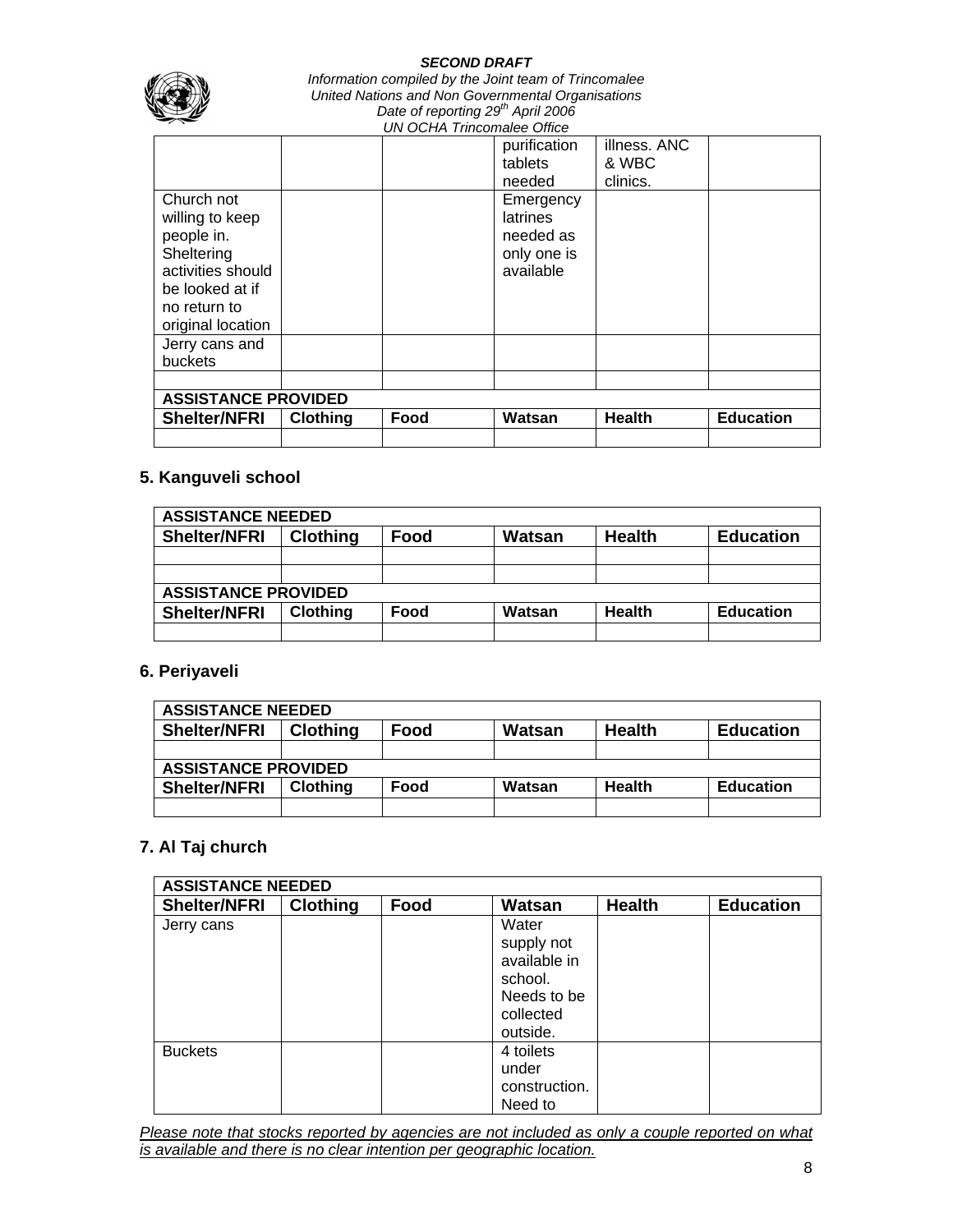

*Information compiled by the Joint team of Trincomalee United Nations and Non Governmental Organisations Date of reporting 29th April 2006 UN OCHA Trincomalee Office*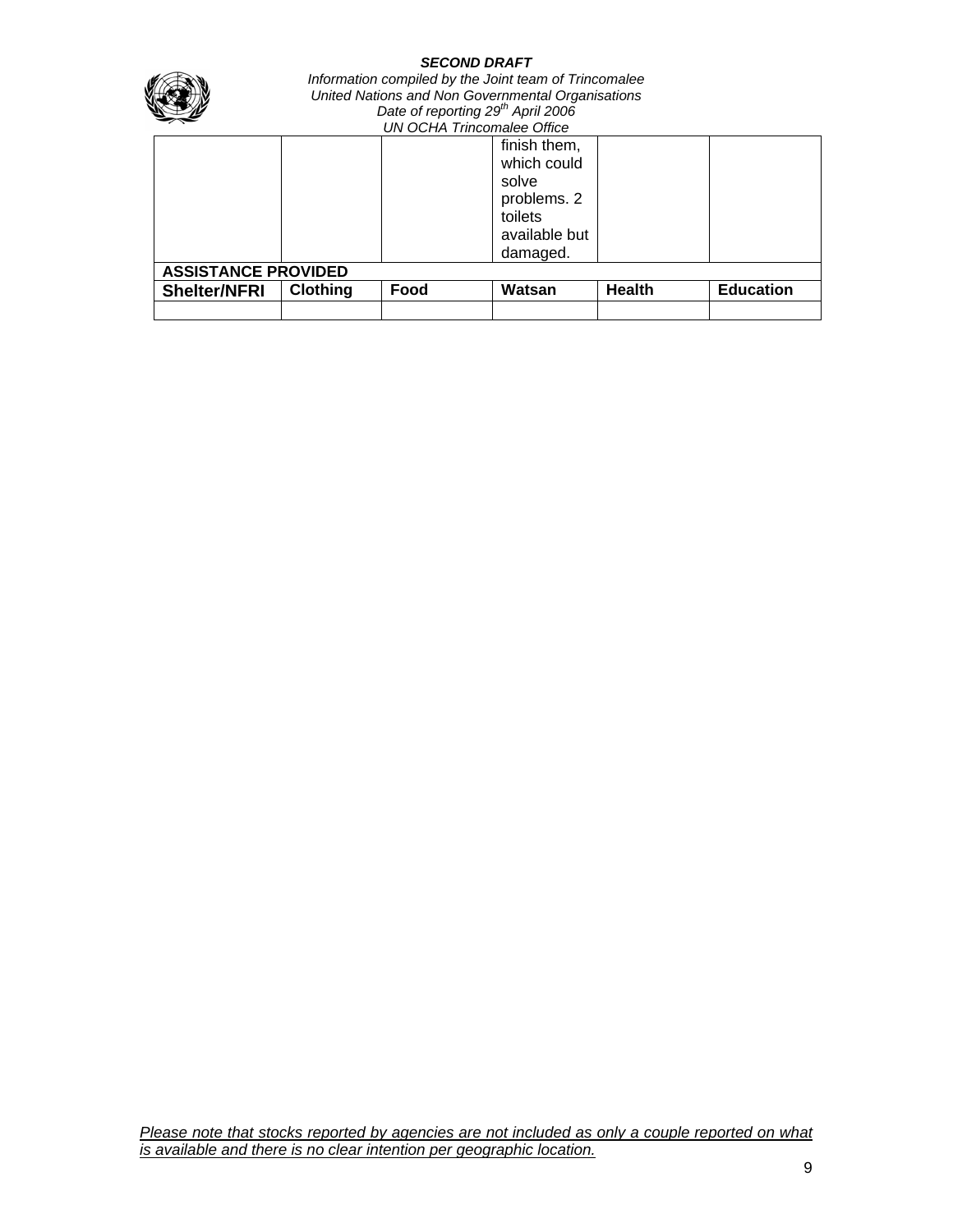

*Information compiled by the Joint team of Trincomalee United Nations and Non Governmental Organisations Date of reporting 29th April 2006 UN OCHA Trincomalee Office*

# **LTTE controlled areas of Muthur**

## **Human scale of emergency**

The entire population of LTTE controlled Muthur, estimated at over 16,000 are either directly or iindirectly affected. There continues to be conflicting reports on the scale of displacement. The warning of imminent attack prompted displacement prior to the incident and people remain fearful of congregating in large numbers and returning home. It is estimated by people in Sampoor that about 20% people return home during day to conduct business and take care of poultry and cattle. The people prefer to remain dispersed around and some have even setup camp near culverts which they would use as shelter in case of subsequent attacks. According to figures provided by the LTTE, 16 people were killed including four boys aged 2-16. A list of 49 injured has been provided from register of the LTTE health unit which includes 24 children aged 3 mths to 17 years, the nature and extent of injuries are not yet known. The ICRC facilitated transfer of four critically injured to hospitals in Batticaloa and Trincomalee town. There were no reports of any unaccompanied/separated children, however, this needs further checking as population is dispersed. The LTTE do not claim any military casualties

# **Vulnerability of displaced populations**

The numbers and locations remain fluid. The local officials (Grama Sevaka) have initiated a process of registration and local NGOs have been assigned the task of providing cooked food for the displaced. On the fourth day of displacement interaction with the displaced revealed that their main concerns were related to fear of further attacks, adequacy of food being provided, provision of sleeping mats and utensils for water management. The sanitation facilities available to the displaced is however quite inadequate by standards. The initial reaction of host communities has been positive. There is reported shortage of rice, fuel, etc and there is no electricity since the attack. With the relatively low number of casualties and the recent nature, it is difficult to comment on the medium to longer term vulnerabilities.

There are concerns on the psycho-social effects of the shelling. Some reported reactions among the children include night fears, fear at any sudden noise, hesitation to play in grounds, need to be close to parents, crying during the nights. Adults mainly complain of sleepless due to nightmares, body pain, headaches, temors, respiratory problems, behaviours changes (from deep sadness to hysterical crying), lost of appetite, continuous fear and alert to any sound or strange movement. Men are not able to work and feel "blocked". Some women have problems to breast-feed babies (stress posttrauma) and there is no medical assistance regarding this issue.

The local resources (health volunteers, psychosocial workers and School teacher) have requested to the PCT to support them on the identification of early functional symptoms and its treatment and on the prevention of psychopathologies developing.

There are also increased reports of attendance at the local health centre with daily attendance increasing from an average of 75 to between 97-236 in the days following the attack. There are reports of patients suffering from shock.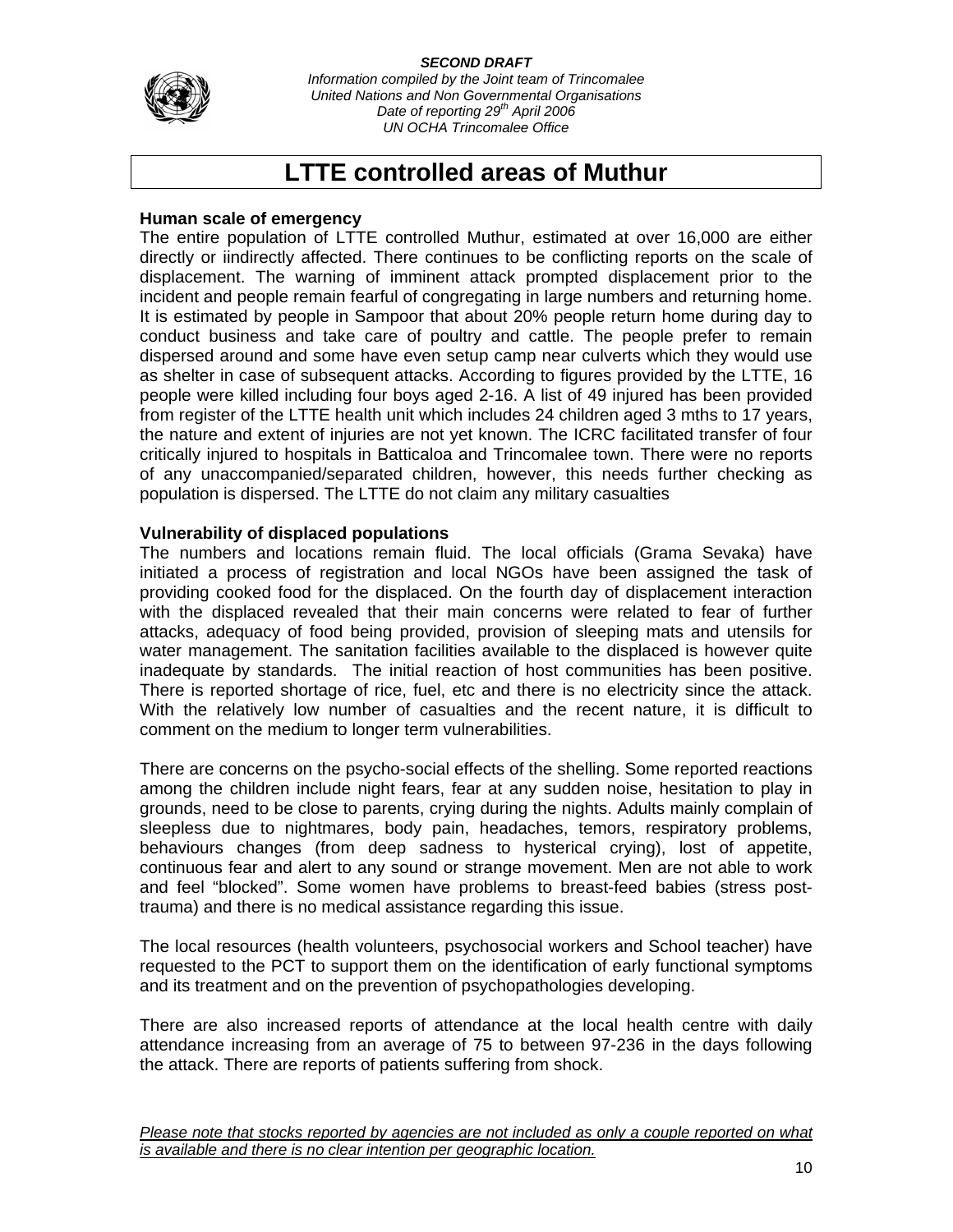# **Institutional arrangements for coordinating response**

• The LTTE have set up mechanism of coordination for distribution of supplies and designated GS and local NGOs by location. All agencies are requested to report to the PDS who will direct them to locations for distribution. TRO, AHAM, Poonchollai have been among the first NGOs to respond with humanitarian aid.

### **Immediate needs**

Generally there are no glaring gaps in the humanitarian response that has been initiated. There will be a need for

- Continuing with providing cooked meals
- Providing supplies such as sleeping mats, buckets, tarpaulin sheets, etc
- Providing services for supplying water
- Initiating psycho-social support activities
- Medical personnel to fills gaps
- MRE among displaced, especially in areas that were under attack
- Advocacy to re-open schools

## **Locations of Displacement and Population figures**

|   | Name of place                         | Number of | Number of | No of    |
|---|---------------------------------------|-----------|-----------|----------|
|   |                                       | families  | people    | children |
|   |                                       |           |           | under 5  |
|   | Pattalipuram                          | 1,947*    | 6,584     |          |
| 2 | <b>Nallor</b>                         | 189*      | 663       |          |
| 3 | Unknown number scattered – not<br>vet |           |           |          |
|   | registered                            |           |           |          |
|   | <b>Subtotal</b>                       | 2,136     | 7,247     |          |

Numbers are consolidated from the joint UN and NGO teams collected on April 28, 2006

\* Numbers for both Pattalipuram and Nalloor reflect number of displaced people that has registered in that area.

# **2. Patalipuram School (6584 people)**

**Population** breakdown of people displaced in Patalipuram School are as followed:

| <b>Place of Origin</b> | <b>Families</b> | <b>Persons</b> |
|------------------------|-----------------|----------------|
| Sampoor                | 550             |                |
| Cheniyur               | 114             |                |
| Karakadachenay         | 339             |                |
| Kataparichan           | 25              |                |
| Kanguweli              | 5               |                |
| Menkamam               | 25              |                |
| Kilivetti              | 5               |                |
| Barathipuram           | 26              |                |
| Padalipuram            | 400             |                |
| LB3                    | 13              |                |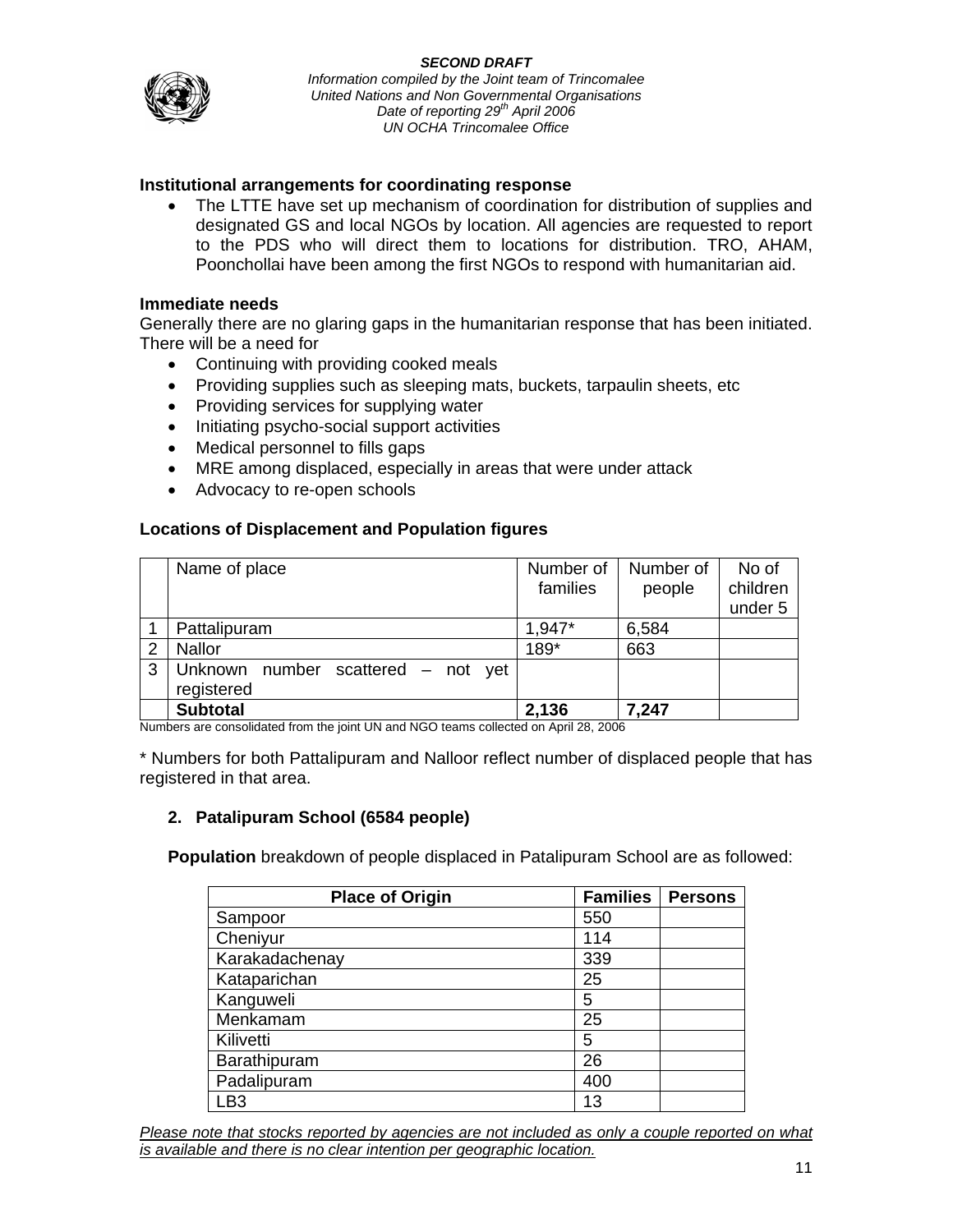

*Information compiled by the Joint team of Trincomalee United Nations and Non Governmental Organisations Date of reporting 29th April 2006 UN OCHA Trincomalee Office*

| Kunnitheevu    | 200  |      |
|----------------|------|------|
| Navaradnapuram | 245  |      |
| Total          | 1947 | 6584 |

# **Sector based information and needs**

|                            | <b>ASSISTANCE NEEDED</b> |                      |                         |                |                  |  |  |
|----------------------------|--------------------------|----------------------|-------------------------|----------------|------------------|--|--|
| <b>Shelter/NFRI</b>        | <b>Clothing</b>          | Food                 | Watsan                  | <b>Health</b>  | <b>Education</b> |  |  |
| Cooking pots               |                          | <b>YES</b>           | Water                   | Medical        |                  |  |  |
| and tools                  |                          |                      | Supply                  | team needed    |                  |  |  |
|                            |                          |                      |                         | (2 doctors for |                  |  |  |
|                            |                          |                      |                         | 95,000         |                  |  |  |
|                            |                          |                      |                         | people)        |                  |  |  |
| Clothes                    |                          |                      | Water                   | Medical tool   |                  |  |  |
|                            |                          |                      | purification            | kits           |                  |  |  |
| Mats                       |                          |                      | Emergency               |                |                  |  |  |
|                            |                          |                      | latrines                |                |                  |  |  |
| Mosquito Nets              |                          |                      |                         |                |                  |  |  |
| Hygiene kits               |                          |                      |                         |                |                  |  |  |
| <b>ASSISTANCE PROVIDED</b> |                          |                      |                         |                |                  |  |  |
| <b>Shelter/NFRI</b>        | <b>Clothing</b>          | Food                 | Watsan                  | <b>Health</b>  | <b>Education</b> |  |  |
| ZOA distributed            |                          | <b>SCISL</b>         | <b>ACF</b>              | <b>MDM</b>     |                  |  |  |
| toilet soap and            |                          | delivered for        | provided a              | donated part   |                  |  |  |
| laundry soap to            |                          | 180 people           | water tank              | of an IDA      |                  |  |  |
| 300 families               |                          | rice, tin fish,      | of 5m3 with             | Emergency      |                  |  |  |
|                            |                          | noodles, grain,      | water pump.             | Kit to the     |                  |  |  |
|                            |                          | dhal, biscuits,      | Water                   | Patalipuram    |                  |  |  |
|                            |                          | soja meat            | supply is               | Health         |                  |  |  |
|                            |                          | packets              | available at            | Center         |                  |  |  |
|                            |                          |                      | the school<br>location. |                |                  |  |  |
| <b>World Vision</b>        |                          | <b>EHED /Caritas</b> | <b>UNICEF</b>           |                |                  |  |  |
| distributed                |                          | delivered 250        | distributed             |                |                  |  |  |
| through ZOA                |                          | packs for 3          | 10 boxes of             |                |                  |  |  |
| 24 tarpolin                |                          | families for 3       | water                   |                |                  |  |  |
| sheets                     |                          | days (750            | purification            |                |                  |  |  |
|                            |                          | families): (rice,    | tablets                 |                |                  |  |  |
|                            |                          | sugar, dhal,         |                         |                |                  |  |  |
|                            |                          | tea, tin fish,       |                         |                |                  |  |  |
|                            |                          | washing and          |                         |                |                  |  |  |
|                            |                          | toilet soap, dry     |                         |                |                  |  |  |
|                            |                          | fish, soy meat,      |                         |                |                  |  |  |
|                            |                          | onions,              |                         |                |                  |  |  |
|                            |                          | potatoes, 145        |                         |                |                  |  |  |
|                            |                          | packs of milk        |                         |                |                  |  |  |
|                            |                          | powder)              |                         |                |                  |  |  |
| ACF provided               |                          | ZOA Food for         |                         |                |                  |  |  |
| jerry cans and             |                          | 300 families         |                         |                |                  |  |  |
| buckets                    |                          | for 3 days           |                         |                |                  |  |  |
|                            |                          | (rice, sugar,        |                         |                |                  |  |  |
|                            |                          | dhal, tea            |                         |                |                  |  |  |
|                            |                          | leave, dry fish,     |                         |                |                  |  |  |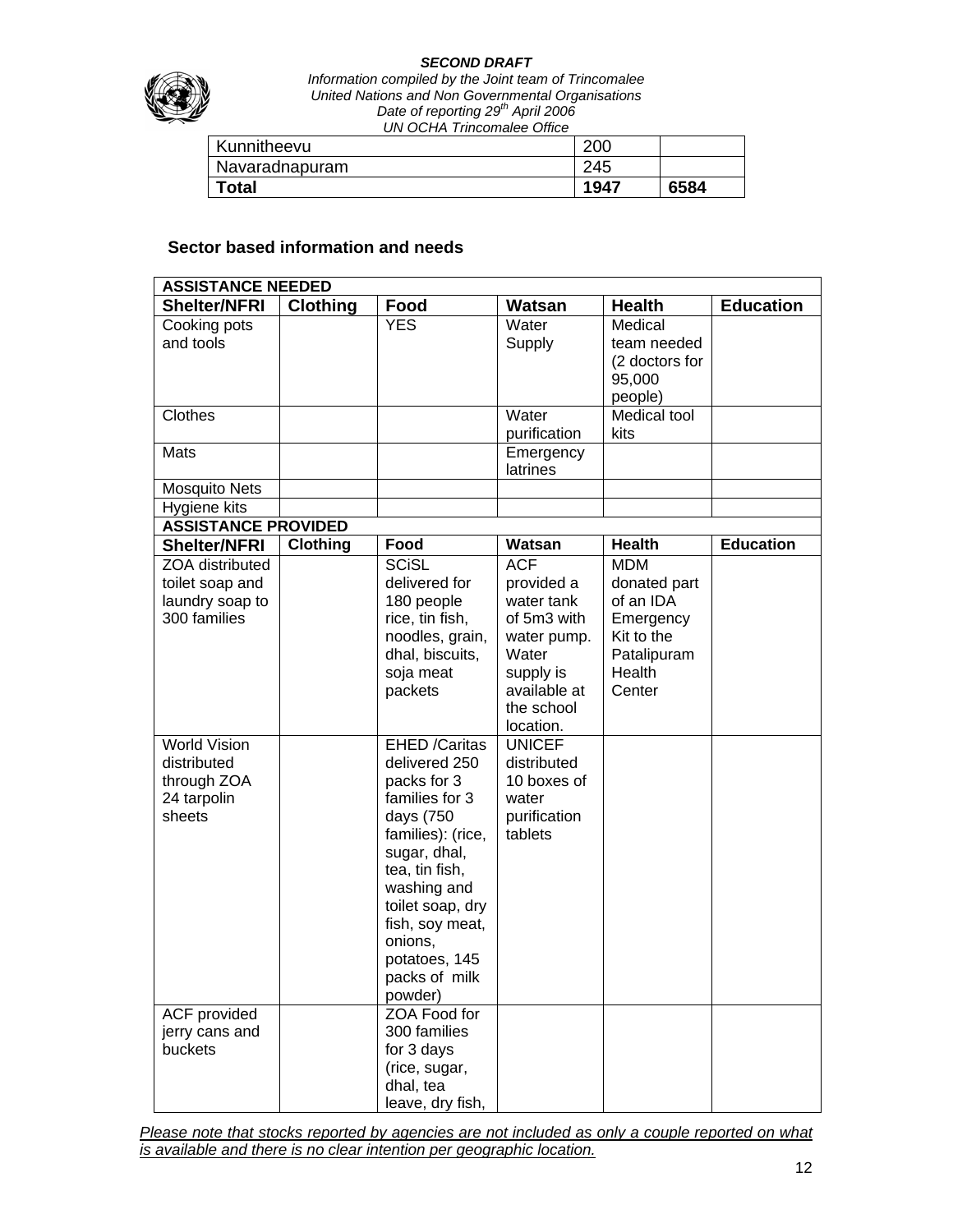

*Information compiled by the Joint team of Trincomalee United Nations and Non Governmental Organisations Date of reporting 29th April 2006 UN OCHA Trincomalee Office*

|                                                    |                 | soy meat, tin<br>fish)            |                       |                          |                                |
|----------------------------------------------------|-----------------|-----------------------------------|-----------------------|--------------------------|--------------------------------|
| <b>UNICEF</b><br>distributed 20<br>tarpolin sheets |                 |                                   |                       |                          |                                |
|                                                    |                 |                                   |                       |                          |                                |
| <b>ASSISTANCE PLANNED / STOCKS</b>                 |                 |                                   |                       |                          |                                |
| <b>Shelter/NFRI</b>                                | <b>Clothing</b> | Food                              | Watsan                | <b>Health</b>            | <b>Education</b>               |
| <b>ACF will deliver</b>                            |                 | <b>SCiSL has</b>                  | <b>ACF will</b>       | <b>MDM</b> will          | <b>UNICEF</b> is               |
| additional<br>buckets                              |                 | 1,500 rations                     | deliver<br>additional | continue                 | working with<br>the with the   |
|                                                    |                 | (1 family for 2<br>days) ready to | water tank            | delivery of<br>necessary | Zonal                          |
|                                                    |                 | be delivered                      | $(5m3)$ and           | drugs                    | Education                      |
|                                                    |                 |                                   | water                 |                          | Office to get                  |
|                                                    |                 |                                   | trucking              |                          | schools                        |
|                                                    |                 |                                   |                       |                          | reopened.                      |
| <b>SCiSL has in</b>                                |                 | <b>EHED/Caritas</b>               | ZOA has               | <b>MDM</b> will          | <b>UNICEF</b> has              |
| stand by                                           |                 | is willing to                     | Emergency             | provide                  | committed to                   |
| tarpolin sheets                                    |                 | continue food                     | Latrines              | mental                   | provide                        |
|                                                    |                 | delivery                          | ready                 | health                   | school and                     |
|                                                    |                 |                                   |                       | support                  | uniform                        |
|                                                    |                 |                                   |                       |                          | material.<br><b>UNICEF</b> has |
| <b>SCiSL has</b><br>1,500 kitchen                  |                 | WFP is ready<br>in 6 days         |                       |                          | committed to                   |
| ustensils                                          |                 |                                   |                       |                          | rebuild the                    |
|                                                    |                 |                                   |                       |                          | damaged                        |
|                                                    |                 |                                   |                       |                          | schools and                    |
|                                                    |                 |                                   |                       |                          | replace                        |
|                                                    |                 |                                   |                       |                          | damaged                        |
|                                                    |                 |                                   |                       |                          | furniture.                     |
| <b>SCiSL has</b>                                   |                 |                                   |                       |                          |                                |
| 1,500 pieces of                                    |                 |                                   |                       |                          |                                |
| clothes                                            |                 |                                   |                       |                          |                                |
| (sarangs, bed                                      |                 |                                   |                       |                          |                                |
| sheets,<br>children                                |                 |                                   |                       |                          |                                |
| clothes)                                           |                 |                                   |                       |                          |                                |
| <b>UNICEF</b> has                                  |                 |                                   |                       |                          |                                |
| common                                             |                 |                                   |                       |                          |                                |
| cooking pots,                                      |                 |                                   |                       |                          |                                |
| jerry cans,                                        |                 |                                   |                       |                          |                                |
| buckets, mats,                                     |                 |                                   |                       |                          |                                |
| lanterns etc,                                      |                 |                                   |                       |                          |                                |

# 3. **Nallor School (189 families - 663 people)**

## **Sector based information and needs**

| <b>ASSISTANCE NEEDED</b> |                 |      |            |               |                  |  |
|--------------------------|-----------------|------|------------|---------------|------------------|--|
| <b>Shelter/NFRI</b>      | <b>Clothing</b> | Food | Watsan     | <b>Health</b> | <b>Education</b> |  |
| Jerry cans               |                 | YES  | Water      | NO MAJOR      |                  |  |
|                          |                 |      | $Supply +$ | HEALTH        |                  |  |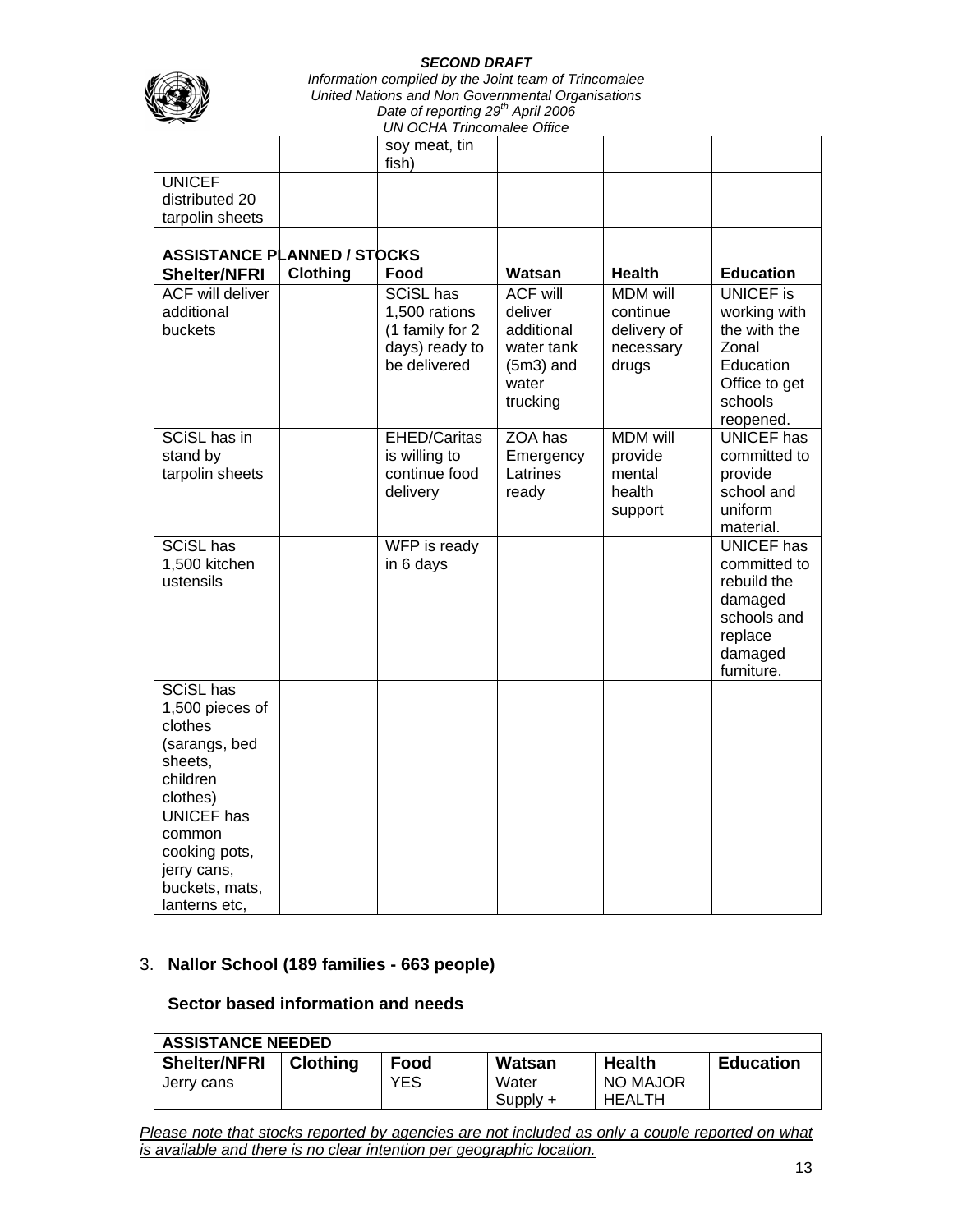

*Information compiled by the Joint team of Trincomalee United Nations and Non Governmental Organisations Date of reporting 29th April 2006 UN OCHA Trincomalee Office*

|                                                                                                                                                                                                                                                                              |                 |                                                                                                                                                                                                                | trucking                                                                           | <b>ISSUES</b><br><b>REPORTED</b><br><b>YET</b> |                  |
|------------------------------------------------------------------------------------------------------------------------------------------------------------------------------------------------------------------------------------------------------------------------------|-----------------|----------------------------------------------------------------------------------------------------------------------------------------------------------------------------------------------------------------|------------------------------------------------------------------------------------|------------------------------------------------|------------------|
| <b>Buckets</b>                                                                                                                                                                                                                                                               |                 |                                                                                                                                                                                                                | Water tank                                                                         |                                                |                  |
| Tarpolin sheets<br>/ tents                                                                                                                                                                                                                                                   |                 |                                                                                                                                                                                                                | Emergency<br>Latrines                                                              |                                                |                  |
| Bed sheets /<br>mats                                                                                                                                                                                                                                                         |                 |                                                                                                                                                                                                                |                                                                                    |                                                |                  |
| Cooking pots<br>and ustensils                                                                                                                                                                                                                                                |                 |                                                                                                                                                                                                                |                                                                                    |                                                |                  |
| Hygiene kits                                                                                                                                                                                                                                                                 |                 |                                                                                                                                                                                                                |                                                                                    |                                                |                  |
|                                                                                                                                                                                                                                                                              |                 |                                                                                                                                                                                                                |                                                                                    |                                                |                  |
|                                                                                                                                                                                                                                                                              |                 |                                                                                                                                                                                                                |                                                                                    |                                                |                  |
| <b>ASSISTANCE PROVIDED</b>                                                                                                                                                                                                                                                   |                 |                                                                                                                                                                                                                |                                                                                    |                                                |                  |
| <b>Shelter/NFRI</b>                                                                                                                                                                                                                                                          | <b>Clothing</b> | Food                                                                                                                                                                                                           | Watsan                                                                             | <b>Health</b>                                  | <b>Education</b> |
| <b>TRO</b> distributed<br>15 tarpolin<br>sheets                                                                                                                                                                                                                              |                 | TRO has<br>started food<br>distribution                                                                                                                                                                        | <b>TRO</b><br>distributed 5<br>boxes of<br>Water<br>Purification<br><b>Tablets</b> |                                                |                  |
|                                                                                                                                                                                                                                                                              |                 |                                                                                                                                                                                                                |                                                                                    |                                                |                  |
|                                                                                                                                                                                                                                                                              |                 |                                                                                                                                                                                                                |                                                                                    |                                                |                  |
|                                                                                                                                                                                                                                                                              |                 |                                                                                                                                                                                                                |                                                                                    |                                                |                  |
|                                                                                                                                                                                                                                                                              |                 |                                                                                                                                                                                                                |                                                                                    |                                                |                  |
| <b>ASSISTANCE PLANNED / STOCKS</b>                                                                                                                                                                                                                                           |                 |                                                                                                                                                                                                                |                                                                                    | <b>Health</b>                                  | <b>Education</b> |
| <b>Shelter/NFRI</b>                                                                                                                                                                                                                                                          | <b>Clothing</b> | Food                                                                                                                                                                                                           | Watsan                                                                             |                                                |                  |
| SCiSL and<br><b>World Concern</b><br>will provide as<br>of 30 <sup>th</sup> April 242<br>soaps (T), 242<br>soaps (L), 242<br>boxes of<br>mosquito coils,<br>484 boxes of<br>matches, 2,440<br>candles, 242<br>sleeping mats,<br>1210 plastic<br>plates, 1210<br>plastic cups |                 | SCiSL and<br>World<br>Concern will<br>provide food<br>items for 6<br>days as of<br>30 <sup>th</sup> April<br>With 2,425<br>kg of rice,<br>250 kg of<br>sugar, 250<br>kg of dhall,<br>242 Pkt of<br>milk powder | <b>ACF will</b><br>bring a water<br>$tank + water$<br>trucking                     |                                                |                  |
| <b>ACF will bring</b><br>jerry cans and<br>buckets                                                                                                                                                                                                                           |                 | WFP will<br>start<br>covering in 6<br>days                                                                                                                                                                     |                                                                                    |                                                |                  |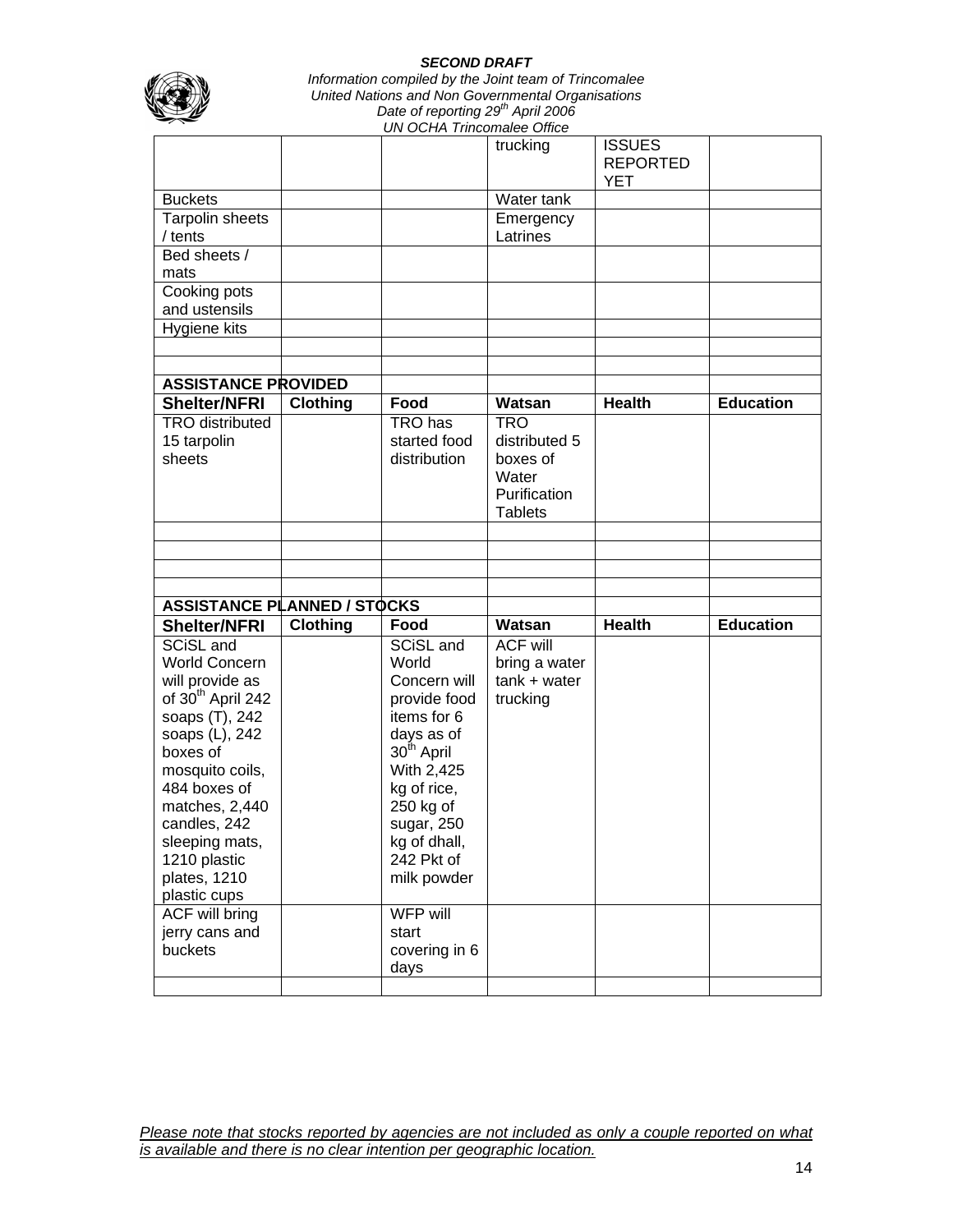

*Information compiled by the Joint team of Trincomalee United Nations and Non Governmental Organisations Date of reporting 29th April 2006 UN OCHA Trincomalee Office*

# **Eachilampattai**

# **Locations of Displacement and Population figures**

|   | Name of place              | Number of | Number of | No of    |
|---|----------------------------|-----------|-----------|----------|
|   |                            | families  | people    | children |
|   |                            |           |           | under 5  |
|   | Verugal                    | 40        | 120       |          |
| 2 | Ilankathurai Mughattuwaram | 484       | 1,694     |          |
| 3 | Mawadichenai               | $22*$     | $77**$    |          |
| 4 | Punniyadi                  | 200*      | 600       |          |
| 5 | Valaithottam               | 40        | 40        |          |
| 6 | Kalladi                    | 60        | 180       |          |
|   | <b>Subtotal</b>            | 846       | 2,711     |          |

Numbers are consolidated from the joint UN and NGO teams collected on April 28, 2006

\* In Mawadichenai the reported number of people are staying with host families, and in Punniyady 170 are with host families and 30 in a school.

\*\* Numbers in italics indicate that no concrete figures have been given, but the number of families have been multiplied by the coefficient 3.5 used by UNHCR.

|                                    | <b>ASSISTANCE NEEDED</b> |              |                |               |                  |  |  |  |
|------------------------------------|--------------------------|--------------|----------------|---------------|------------------|--|--|--|
| <b>Shelter/NFRI</b>                | <b>Clothing</b>          | Food         | Watsan         | <b>Health</b> | <b>Education</b> |  |  |  |
|                                    |                          |              |                |               |                  |  |  |  |
|                                    |                          |              |                |               |                  |  |  |  |
|                                    |                          |              |                |               |                  |  |  |  |
|                                    |                          |              |                |               |                  |  |  |  |
|                                    |                          |              |                |               |                  |  |  |  |
| <b>ASSISTANCE PROVIDED</b>         |                          |              |                |               |                  |  |  |  |
| <b>Shelter/NFRI</b>                | <b>Clothing</b>          | Food         | Watsan         | <b>Health</b> | <b>Education</b> |  |  |  |
| <b>UNICEF</b>                      |                          |              | <b>UNICEF</b>  |               |                  |  |  |  |
| distributed 10                     |                          |              | distributed    |               |                  |  |  |  |
| tarpauline                         |                          |              | water          |               |                  |  |  |  |
| sheets in                          |                          |              | purification   |               |                  |  |  |  |
| Verugal                            |                          |              | tablets.       |               |                  |  |  |  |
|                                    |                          |              |                |               |                  |  |  |  |
|                                    |                          |              |                |               |                  |  |  |  |
|                                    |                          |              |                |               |                  |  |  |  |
|                                    |                          |              |                |               |                  |  |  |  |
| <b>ASSISTANCE PLANNED / STOCKS</b> |                          |              |                |               |                  |  |  |  |
| <b>Shelter/NFRI</b>                | <b>Clothing</b>          | Food         | Watsan         | <b>Health</b> | <b>Education</b> |  |  |  |
| IOM has more                       |                          | IOM has      | Oxfam has a    |               |                  |  |  |  |
| than 2,000                         |                          | 4,000        | water bowser   |               |                  |  |  |  |
| hurricane lamps                    |                          | bags of      | + 1 additional |               |                  |  |  |  |
|                                    |                          | rice (5kg)   | to be          |               |                  |  |  |  |
|                                    |                          | and 800      | deployed to    |               |                  |  |  |  |
|                                    |                          | packs of     | track 60,000   |               |                  |  |  |  |
|                                    |                          | tea $(400g)$ | to 100,000     |               |                  |  |  |  |
|                                    |                          |              | liters / day   |               |                  |  |  |  |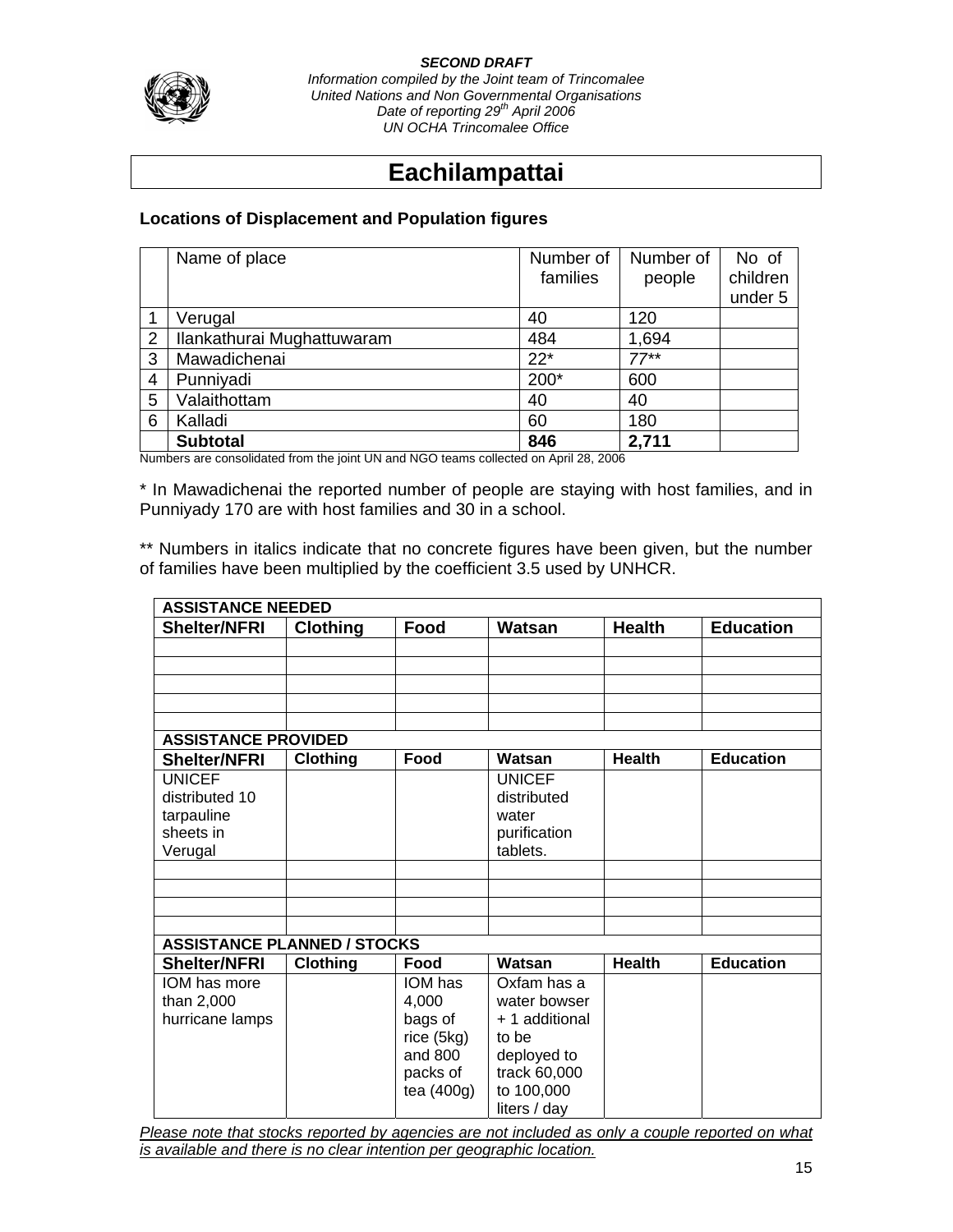| <b>SECOND DRAFT</b><br>Information compiled by the Joint team of Trincomalee<br>United Nations and Non Governmental Organisations<br>Date of reporting 29 <sup>th</sup> April 2006<br><b>UN OCHA Trincomalee Office</b> |  |  |                                                                            |  |  |  |
|-------------------------------------------------------------------------------------------------------------------------------------------------------------------------------------------------------------------------|--|--|----------------------------------------------------------------------------|--|--|--|
| Oxfam can<br>engage on                                                                                                                                                                                                  |  |  | Oxfam has 2<br>gully suckers                                               |  |  |  |
| clothes                                                                                                                                                                                                                 |  |  |                                                                            |  |  |  |
| UNHCR has for<br>1,000 families :<br>mats, plastic<br>sheeting / tents,<br>kitchen sets and<br>hygiene items                                                                                                            |  |  |                                                                            |  |  |  |
| Oxfam can<br>engage on<br>plastic sheeting                                                                                                                                                                              |  |  | Oxfam can<br>provide<br>Emergency<br>latrines (pits<br>style) up to<br>100 |  |  |  |
| Oxfam can<br>engage on<br>sanitary packs                                                                                                                                                                                |  |  |                                                                            |  |  |  |
|                                                                                                                                                                                                                         |  |  |                                                                            |  |  |  |

IOM offers transportation of goods with trucks.

UNHCR has 4 trucks ready is situation needs deployment and after approval from office in Colombo.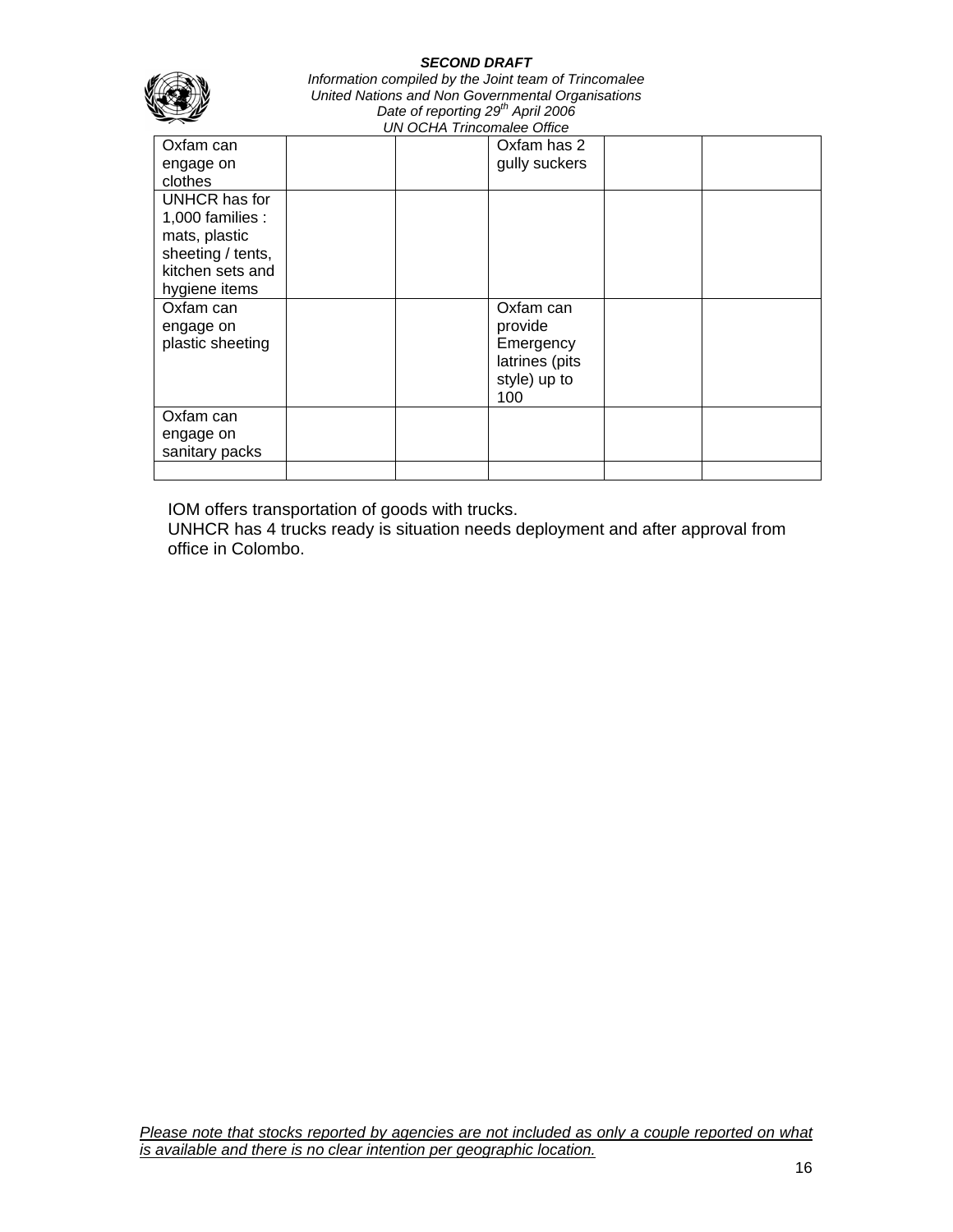*Information compiled by the Joint team of Trincomalee United Nations and Non Governmental Organisations Date of reporting 29th April 2006 UN OCHA Trincomalee Office*

# **Town and Gravets**

# **Locations of Displacement and Population figures**

|                | Name of place                          | Number of<br>families | Number of | No of<br>children |
|----------------|----------------------------------------|-----------------------|-----------|-------------------|
|                |                                        |                       | people    | under 5           |
| 1              | Bharathi Tamil M.V. - Varothayanagar   | 175                   | 628       |                   |
| $\overline{2}$ | Kalaimahal Tamil M.V. - Anbuvelipuram  | 92                    | 337       |                   |
| 3              | Four Square Church - Anbuvelipuram     | 128                   | 460       |                   |
| 4              | Saraswathi M.V. - Kappalthurai         | 365                   | 1,315     |                   |
| 5              | Vellaimanal                            | 27                    | 92        |                   |
| 6              | <b>Paddy Stores</b>                    | 7                     | 30        |                   |
| $\overline{7}$ | Selvanayagapuram School                | 166                   | 550       |                   |
| 8              | Our Lady of Lourd's Church, Palaiyuttu | 55                    | 209       |                   |
| 9              | <b>IGL church</b>                      | 38                    | 175       |                   |
| 10             | St Anthony's church                    | 81                    | 356       |                   |
|                | <b>Subtotal</b>                        | 1,134                 | 4,152     |                   |

All numbers are from UNHCR dated as of April 28, 2006

## **1. Bharathi Tamil M.V. – Varothayanagar**

#### **Sector based information and needs**

| <b>ASSISTANCE NEEDED</b>   |                 |               |               |               |                    |  |  |  |
|----------------------------|-----------------|---------------|---------------|---------------|--------------------|--|--|--|
| <b>Shelter/NFRI</b>        | <b>Clothing</b> | Food          | Watsan        | <b>Health</b> | <b>Education</b>   |  |  |  |
| School space               |                 | Common        | More latrines |               | Need for           |  |  |  |
| occupied by                |                 | cooking is    | needed.       |               | additional         |  |  |  |
| people. To start           |                 | going on.     | Oxfam is      |               | school space.      |  |  |  |
| school UNICEF              |                 | <b>DS</b>     | working this  |               |                    |  |  |  |
| wioll provide              |                 | promised to   | school to     |               |                    |  |  |  |
| temporary shed             |                 | provide       | follow up the |               |                    |  |  |  |
|                            |                 | food.         | <b>WATSAN</b> |               |                    |  |  |  |
|                            |                 |               | needs.        |               |                    |  |  |  |
| <b>ASSISTANCE PROVIDED</b> |                 |               |               |               |                    |  |  |  |
| <b>Shelter/NFRI</b>        | Clothing        | Food          | Watsan        | <b>Health</b> | <b>Education</b>   |  |  |  |
| SCiSL and                  |                 | Common        | <b>ACF</b>    | <b>DPDHS</b>  | UNICEF has         |  |  |  |
| <b>UNICEF</b>              |                 | cooking       | provided 4    | has           | facilitated        |  |  |  |
| provided NFRI              |                 | kitchen       | latrines.     | mobilized a   | temporary          |  |  |  |
|                            |                 | utencils      | Oxfam         | team to       | school space       |  |  |  |
|                            |                 | provided by   | looking into  | visit         | with the ZEO.      |  |  |  |
|                            |                 | <b>UNICEF</b> | the needs     | regularly     |                    |  |  |  |
|                            |                 |               |               |               | <b>UNICEF has</b>  |  |  |  |
|                            |                 |               |               |               | provided           |  |  |  |
|                            |                 |               |               |               | school and         |  |  |  |
|                            |                 |               |               |               | uniform            |  |  |  |
|                            |                 |               |               |               | material           |  |  |  |
|                            |                 |               |               |               | <b>UNICEF will</b> |  |  |  |
|                            |                 |               |               |               | provide 3          |  |  |  |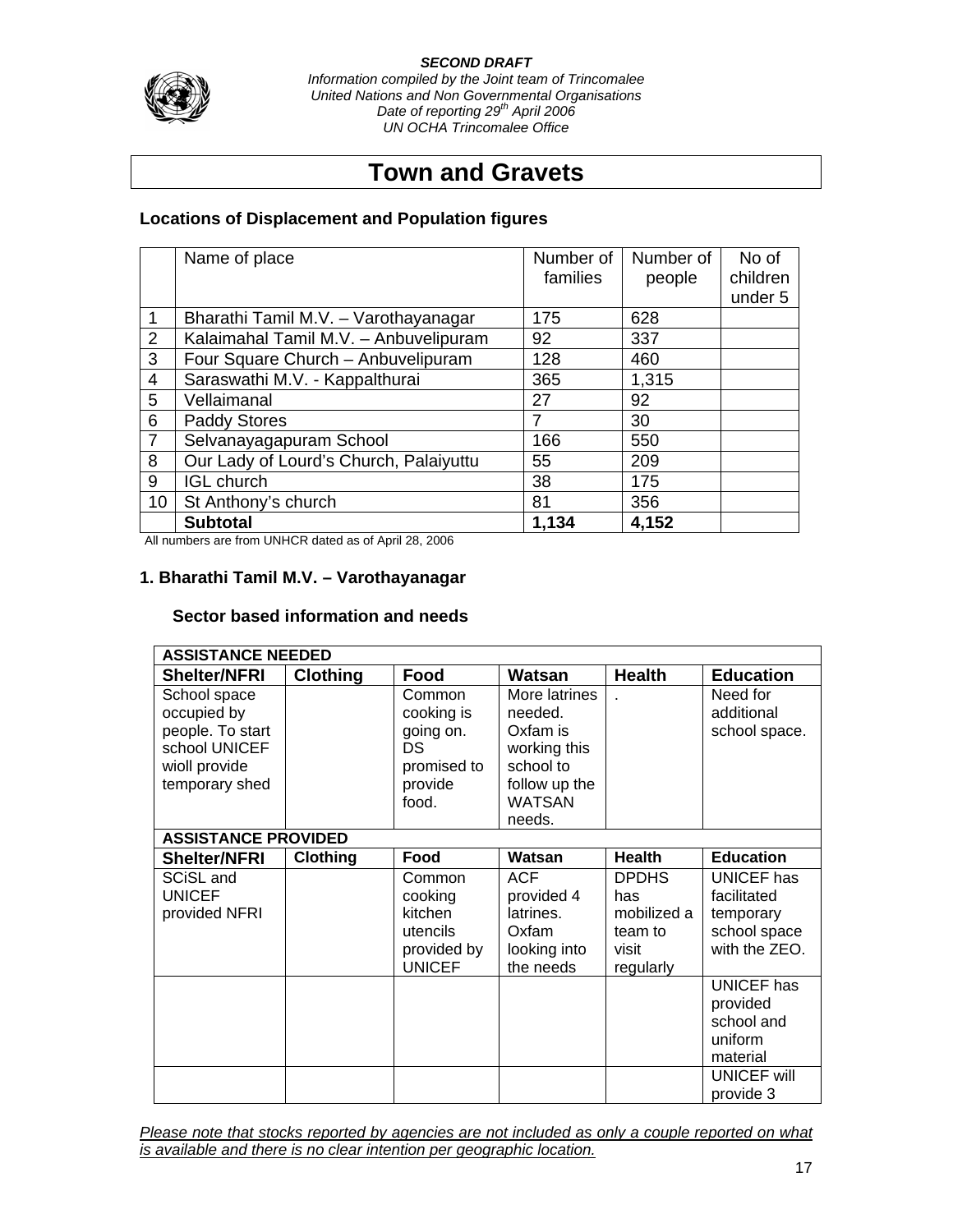| SEGUND DRAFI<br>Information compiled by the Joint team of Trincomalee<br>United Nations and Non Governmental Organisations<br>Date of reporting 29 <sup>th</sup> April 2006<br><b>UN OCHA Trincomalee Office</b> |  |  |                                                            |  |
|------------------------------------------------------------------------------------------------------------------------------------------------------------------------------------------------------------------|--|--|------------------------------------------------------------|--|
|                                                                                                                                                                                                                  |  |  | temporary<br>structures (if<br>displacement<br>continues). |  |

Assistance provided by UMCOR, Oxfam, ACF, ZOA and SLRCS

#### **2. Kalaimahal Tamil M.V. – Anbuvelipuram**

#### **Sector based information and needs**

| <b>ASSISTANCE NEEDED</b>                                                        |                                       |                                                                                                                                                                                     |                                                                     |                                                            |                                                      |  |  |  |
|---------------------------------------------------------------------------------|---------------------------------------|-------------------------------------------------------------------------------------------------------------------------------------------------------------------------------------|---------------------------------------------------------------------|------------------------------------------------------------|------------------------------------------------------|--|--|--|
| <b>Shelter/NFRI</b>                                                             | <b>Clothing</b>                       | Food                                                                                                                                                                                | Watsan                                                              | <b>Health</b>                                              | <b>Education</b>                                     |  |  |  |
| Shelter for the<br>families<br>needed.<br><b>UNICEF will</b><br>provide.        |                                       | Food supply<br>is not stable.<br><b>SCISL is</b><br>providing<br>some<br>assistance.<br>Caritas<br>promised to<br>provide<br>vegetable<br>and if not<br>supplied PIN<br>will supply | Need for an<br>arrange<br>bathing<br>place.<br>Oxfam will<br>do it. | Medical<br>support<br>and first aid<br>material<br>needed. |                                                      |  |  |  |
|                                                                                 |                                       |                                                                                                                                                                                     |                                                                     |                                                            |                                                      |  |  |  |
|                                                                                 |                                       |                                                                                                                                                                                     |                                                                     |                                                            |                                                      |  |  |  |
|                                                                                 |                                       |                                                                                                                                                                                     |                                                                     |                                                            |                                                      |  |  |  |
|                                                                                 |                                       |                                                                                                                                                                                     |                                                                     |                                                            |                                                      |  |  |  |
| provided plastic<br>sheeting.                                                   | provided<br>clothes and<br>bed sheets | provided<br>common<br>cooking pots<br>and utensils.                                                                                                                                 | provided<br>some<br>assistance                                      | provided<br>hygiene<br>kits                                | <b>UNICEF</b> has<br>provided<br>school<br>material. |  |  |  |
| provided NFRI                                                                   |                                       |                                                                                                                                                                                     |                                                                     |                                                            |                                                      |  |  |  |
|                                                                                 |                                       |                                                                                                                                                                                     |                                                                     |                                                            |                                                      |  |  |  |
|                                                                                 |                                       |                                                                                                                                                                                     |                                                                     |                                                            |                                                      |  |  |  |
|                                                                                 |                                       |                                                                                                                                                                                     |                                                                     |                                                            |                                                      |  |  |  |
|                                                                                 |                                       |                                                                                                                                                                                     |                                                                     |                                                            |                                                      |  |  |  |
| <b>ASSISTANCE PROVIDED</b><br><b>Shelter/NFRI</b><br><b>UNICEF</b><br>NFRI. ZOA | Clothing<br><b>SCISL</b>              | Food<br><b>UNICEF</b>                                                                                                                                                               | Watsan<br><b>ACF</b>                                                | <b>Health</b><br><b>SLRCS</b>                              | <b>Education</b>                                     |  |  |  |

Assistance provided by OfFER, Oxfam and ZOA

## **3. Four Square Church – Anbuvelipuram**

## **Sector based information and needs**

| <b>ASSISTANCE NEEDED</b> |                 |                 |        |               |                  |  |  |  |
|--------------------------|-----------------|-----------------|--------|---------------|------------------|--|--|--|
| <b>Shelter/NFRI</b>      | <b>Clothing</b> | Food            | Watsan | <b>Health</b> | <b>Education</b> |  |  |  |
| Need more                |                 | Availability of |        |               |                  |  |  |  |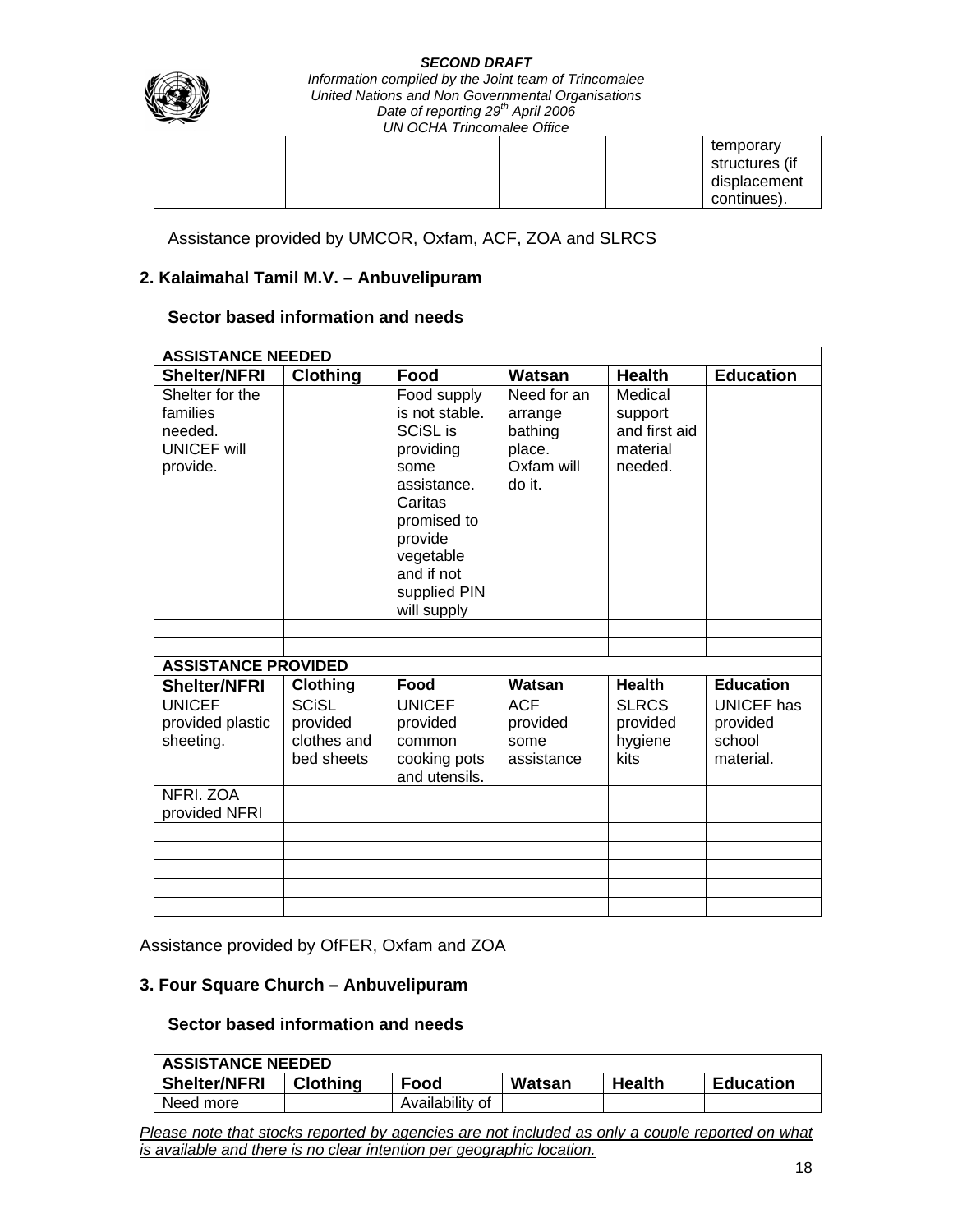| <b>SECOND DRAFT</b><br>Information compiled by the Joint team of Trincomalee<br>United Nations and Non Governmental Organisations<br>Date of reporting 29 <sup>th</sup> April 2006<br><b>UN OCHA Trincomalee Office</b> |                                                |                      |                                                     |                                                           |  |  |  |  |
|-------------------------------------------------------------------------------------------------------------------------------------------------------------------------------------------------------------------------|------------------------------------------------|----------------------|-----------------------------------------------------|-----------------------------------------------------------|--|--|--|--|
| space for<br>people. Tents<br>needed                                                                                                                                                                                    |                                                | food is<br>unstable. |                                                     |                                                           |  |  |  |  |
| <b>Shelter/NFRI</b>                                                                                                                                                                                                     | <b>ASSISTANCE PROVIDED</b><br><b>Education</b> |                      |                                                     |                                                           |  |  |  |  |
| NFRI provided<br>by UNICEF                                                                                                                                                                                              | <b>Clothing</b>                                | Food                 | Watsan<br><b>ZOA</b><br>provided<br>watsan<br>needs | <b>Health</b><br><b>SLRCS</b><br>provided<br>hygiene kits |  |  |  |  |
|                                                                                                                                                                                                                         |                                                |                      |                                                     |                                                           |  |  |  |  |
|                                                                                                                                                                                                                         |                                                |                      |                                                     |                                                           |  |  |  |  |

Assistance provided by OfFER, IOM, ZOA, LEADS and SLRCS

# **4. Saraswathi M.V. - Kappalthurai**

### **Sector based information and needs**

| <b>ASSISTANCE NEEDED</b>   |                 |               |                |               |                    |  |  |
|----------------------------|-----------------|---------------|----------------|---------------|--------------------|--|--|
| <b>Shelter/NFRI</b>        | <b>Clothing</b> | Food          | Watsan         | <b>Health</b> | <b>Education</b>   |  |  |
| Temporary                  |                 | Inadequate    | <b>Toilets</b> |               |                    |  |  |
| sheds for                  |                 | food supply.  | facilities     |               |                    |  |  |
| common                     |                 | PIN can       | needed.        |               |                    |  |  |
| cooking                    |                 | provide       | Oxfam will     |               |                    |  |  |
| needed.                    |                 | Vegetables.   | work on it.    |               |                    |  |  |
|                            |                 |               |                |               |                    |  |  |
| <b>ASSISTANCE PROVIDED</b> |                 |               |                |               |                    |  |  |
| <b>Shelter/NFR</b>         | Clothing        | Food          | Watsan         | <b>Health</b> | <b>Education</b>   |  |  |
| NFRI provided              |                 | Kitchen       |                |               | School             |  |  |
| by SCiSL                   |                 | Utensils (    |                |               | material           |  |  |
|                            |                 | common        |                |               | provided bv        |  |  |
|                            |                 | cooking)      |                |               | UNICEF.            |  |  |
|                            |                 | provided by   |                |               |                    |  |  |
|                            |                 | <b>UNICEF</b> |                |               |                    |  |  |
| <b>UNICEF</b>              |                 |               |                |               | <b>UNICEF will</b> |  |  |
| provided 5                 |                 |               |                |               | provide 2          |  |  |
| plastic sheets             |                 |               |                |               | temporary          |  |  |
| through                    |                 |               |                |               | school             |  |  |
| <b>LEEADS</b> and          |                 |               |                |               | structures (if     |  |  |
| other NFRIs.               |                 |               |                |               | displacement       |  |  |
|                            |                 |               |                |               | continues)         |  |  |

Additional assistance provided by ACF, Oxfam, UNHCR, OfFER, ZOA and MDM.

#### **5. Vellaimanal**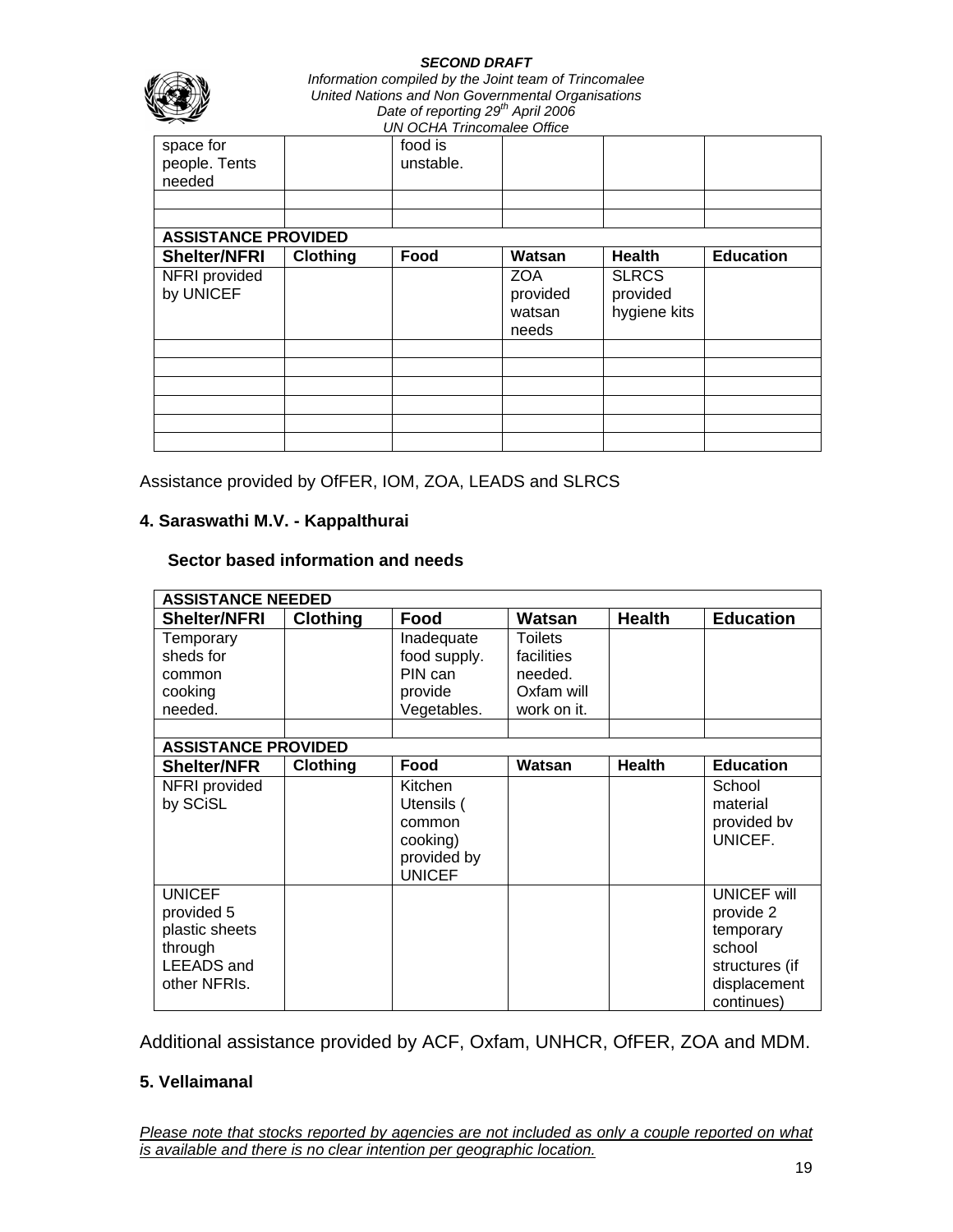

### **Sector based information and needs**

| <b>ASSISTANCE NEEDED</b>   |                 |      |                                                                 |               |                  |  |  |  |
|----------------------------|-----------------|------|-----------------------------------------------------------------|---------------|------------------|--|--|--|
| <b>Shelter/NFRI</b>        | <b>Clothing</b> | Food | Watsan                                                          | <b>Health</b> | <b>Education</b> |  |  |  |
|                            |                 |      | Watsan<br>facilities<br>needed.<br>Need<br>temporary<br>toilet. |               |                  |  |  |  |
|                            |                 |      |                                                                 |               |                  |  |  |  |
| <b>ASSISTANCE PROVIDED</b> |                 |      |                                                                 |               |                  |  |  |  |
| <b>Shelter/NFRI</b>        | <b>Clothing</b> | Food | Watsan                                                          | <b>Health</b> | <b>Education</b> |  |  |  |
|                            |                 |      |                                                                 |               |                  |  |  |  |

## **6. Paddy Stores**

| <b>ASSISTANCE NEEDED</b>   |                 |      |        |               |                  |  |  |  |
|----------------------------|-----------------|------|--------|---------------|------------------|--|--|--|
| <b>Shelter/NFRI</b>        | <b>Clothing</b> | Food | Watsan | <b>Health</b> | <b>Education</b> |  |  |  |
|                            |                 |      |        |               |                  |  |  |  |
| <b>ASSISTANCE PROVIDED</b> |                 |      |        |               |                  |  |  |  |
| <b>Shelter/NFRI</b>        | <b>Clothing</b> | Food | Watsan | <b>Health</b> | <b>Education</b> |  |  |  |
|                            |                 |      |        |               |                  |  |  |  |

#### **7. Selvanayagapuram School**

| <b>ASSISTANCE NEEDED</b>   |                 |                         |                              |                          |                        |
|----------------------------|-----------------|-------------------------|------------------------------|--------------------------|------------------------|
| <b>Shelter/NFRI</b>        | <b>Clothing</b> | Food                    | Watsan                       | <b>Health</b>            | <b>Education</b>       |
| Mats needed.               |                 |                         |                              |                          |                        |
| <b>Expected World</b>      |                 |                         |                              |                          |                        |
| Vision will                |                 |                         |                              |                          |                        |
| deliver.                   |                 |                         |                              |                          |                        |
|                            |                 |                         |                              |                          |                        |
| <b>ASSISTANCE PROVIDED</b> |                 |                         |                              |                          |                        |
| <b>Shelter/NFRI</b>        | <b>Clothing</b> | Food                    | Watsan                       | <b>Health</b>            | <b>Education</b>       |
|                            |                 | Kitchen<br>utensils for | <b>UNICEF</b><br>established | DPDHS has<br>mobilized a | UNICEF has<br>provided |
|                            |                 |                         |                              | team to visit            | school                 |
|                            |                 | common                  | 15,000 L/day                 |                          | material and           |
|                            |                 | cooking<br>provided by  | water supply<br>capacity and | regularly.               | will provide 2         |
|                            |                 | <b>UNICEF</b>           | continue to                  |                          |                        |
|                            |                 |                         | work on                      |                          | temporary<br>school    |
|                            |                 |                         |                              |                          |                        |
|                            |                 |                         | drainage and                 |                          | structures if          |
|                            |                 |                         | sanitation.                  |                          | displacement           |
|                            |                 |                         |                              |                          | persists.              |

Assistance provided by WACCO

# **8. Our Lady of Lourd's Church, Palaiyuttu**

#### **ASSISTANCE NEEDED**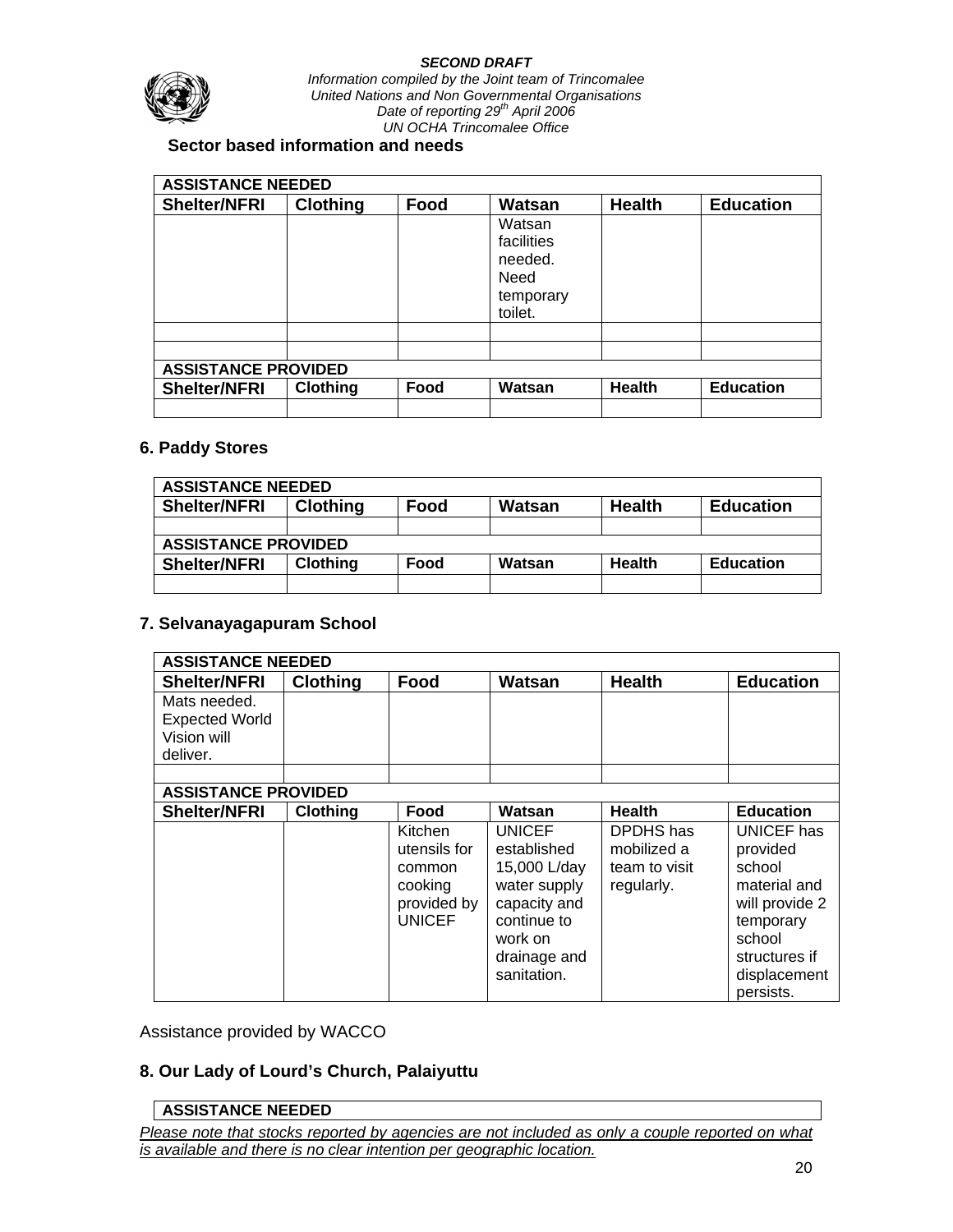

| <b>Shelter/NFRI</b>        | <b>Clothing</b> | Food | Watsan | <b>Health</b> | <b>Education</b> |  |
|----------------------------|-----------------|------|--------|---------------|------------------|--|
|                            |                 |      |        |               |                  |  |
| <b>ASSISTANCE PROVIDED</b> |                 |      |        |               |                  |  |
| <b>Shelter/NFRI</b>        | <b>Clothing</b> | Food | Watsan | <b>Health</b> | <b>Education</b> |  |
|                            |                 |      |        |               |                  |  |

## **9. IGL church**

| <b>ASSISTANCE NEEDED</b>   |                 |      |        |               |                  |  |
|----------------------------|-----------------|------|--------|---------------|------------------|--|
| <b>Shelter/NFRI</b>        | <b>Clothing</b> | Food | Watsan | <b>Health</b> | <b>Education</b> |  |
|                            |                 |      |        |               |                  |  |
| <b>ASSISTANCE PROVIDED</b> |                 |      |        |               |                  |  |
| <b>Shelter/NFRI</b>        | <b>Clothing</b> | Food | Watsan | <b>Health</b> | <b>Education</b> |  |
|                            |                 |      |        |               |                  |  |

# **10. St Anthony's church**

| <b>ASSISTANCE NEEDED</b>   |                 |      |        |               |                  |  |
|----------------------------|-----------------|------|--------|---------------|------------------|--|
| <b>Shelter/NFRI</b>        | <b>Clothing</b> | Food | Watsan | <b>Health</b> | <b>Education</b> |  |
|                            |                 |      |        |               |                  |  |
| <b>ASSISTANCE PROVIDED</b> |                 |      |        |               |                  |  |
| <b>Shelter/NFRI</b>        | <b>Clothing</b> | Food | Watsan | <b>Health</b> | <b>Education</b> |  |
|                            |                 |      |        |               |                  |  |

Assistance provided by SLRCS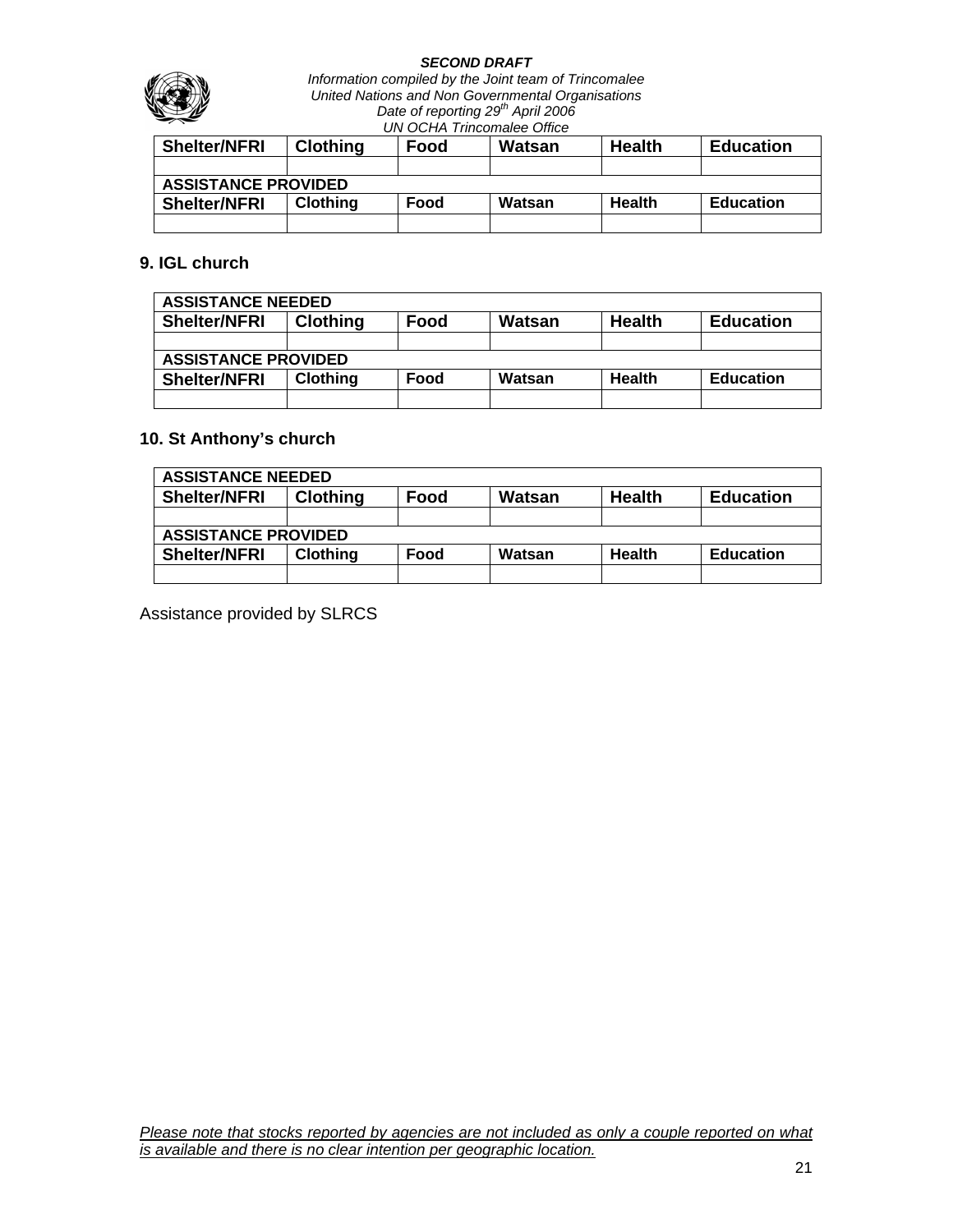

*Information compiled by the Joint team of Trincomalee United Nations and Non Governmental Organisations Date of reporting 29th April 2006 UN OCHA Trincomalee Office*

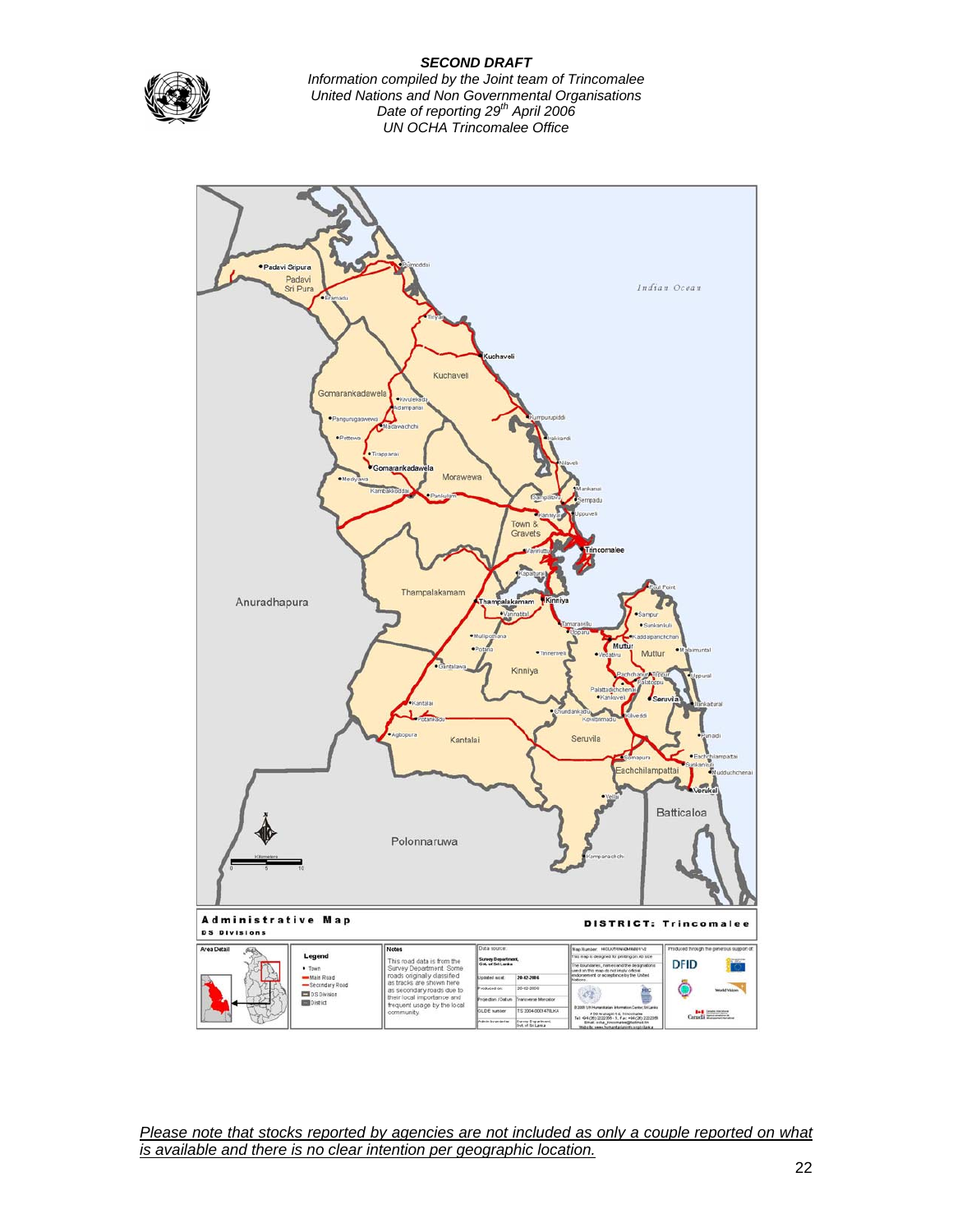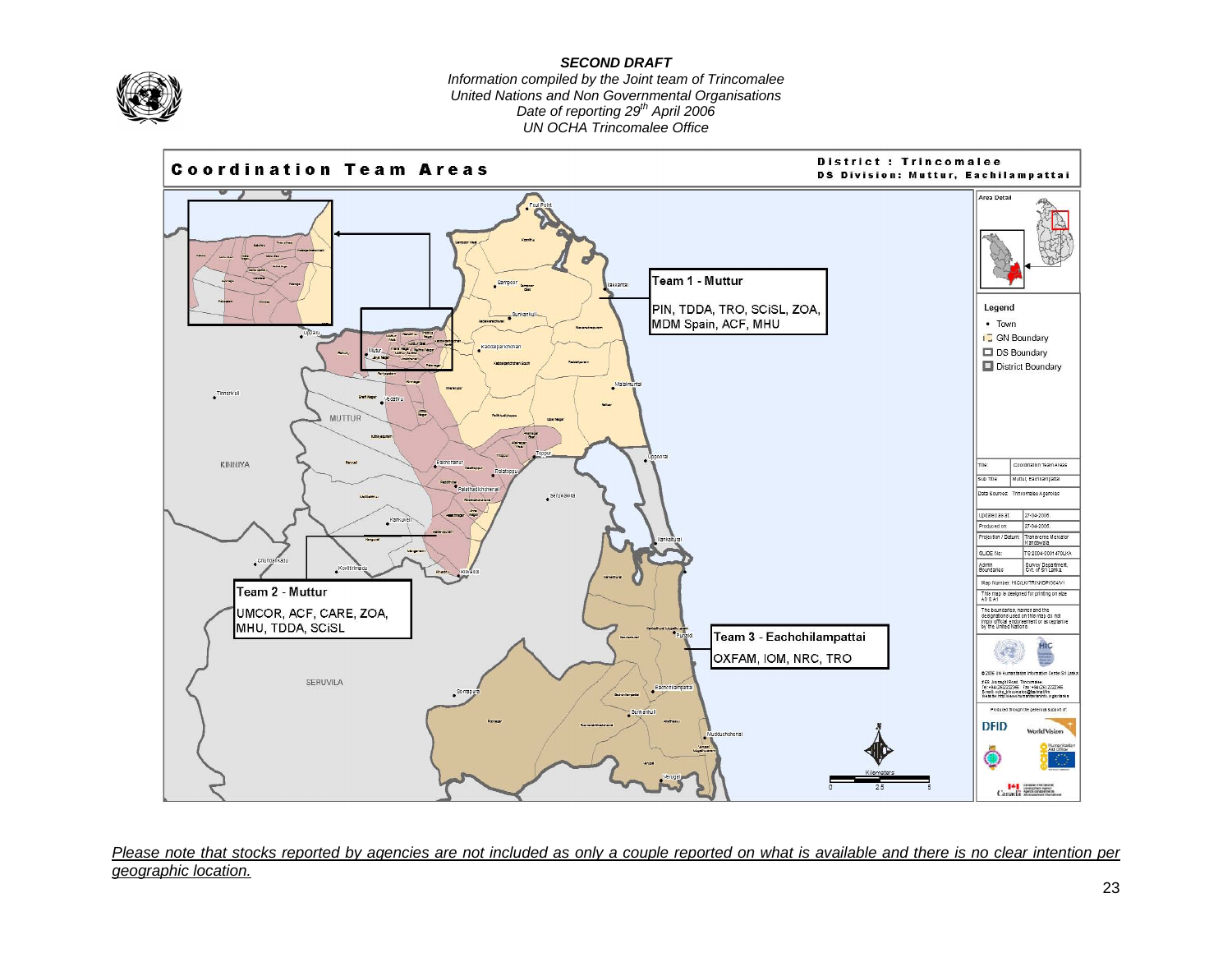

*Information compiled by the Joint team of Trincomalee United Nations and Non Governmental Organisations Date of reporting 29th April 2006 UN OCHA Trincomalee Office*